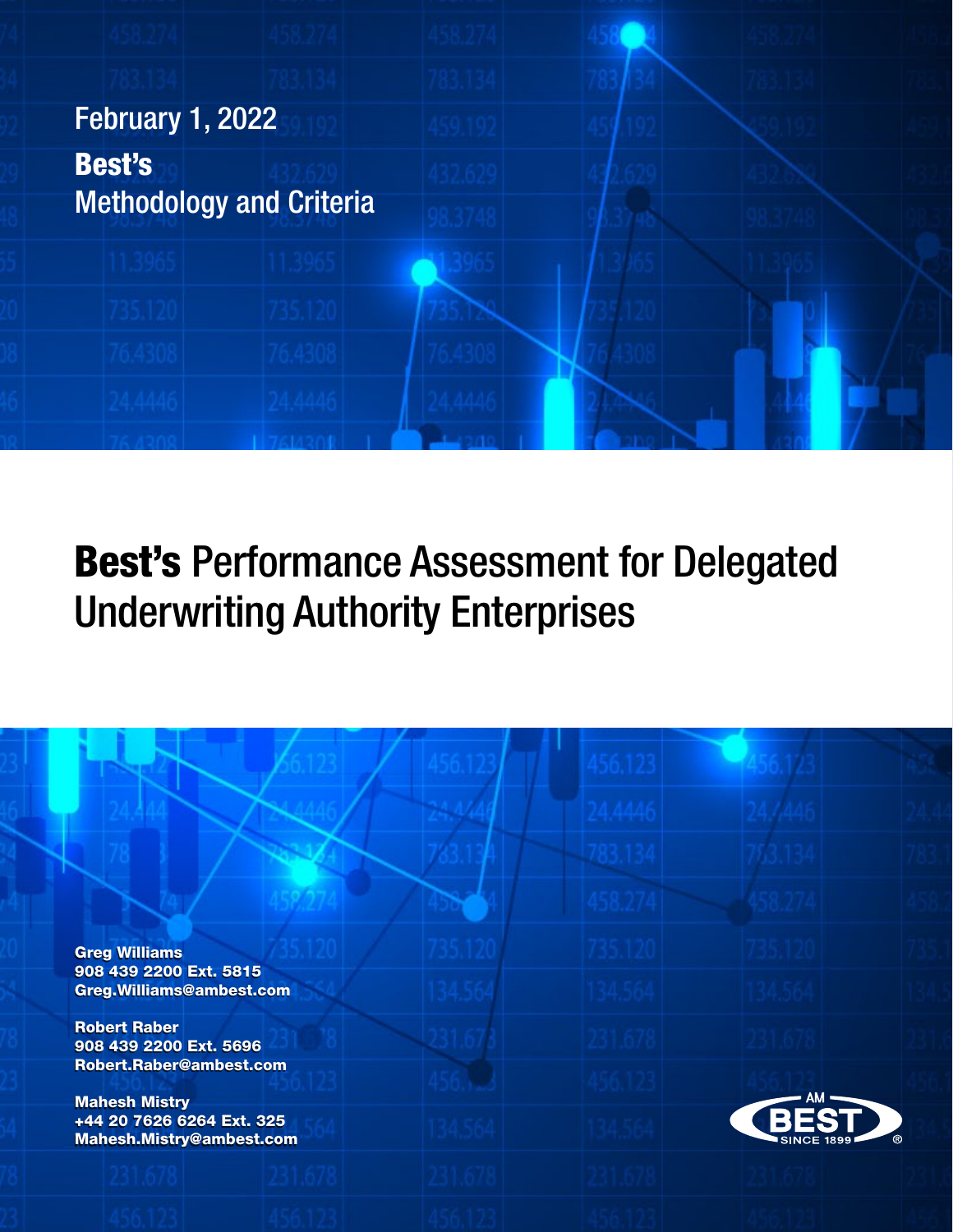#### **Outline**

- **A. Market Overview/Background**
- **B. Best's Performance Assessment for DUAEs Process**
- **C. Key Assessment Factors**
- **D. Developing the Performance Assessment**
- **E. Analyzing New DUAE Formations**

**Best's Performance Assessment Methodology (BPAM) is independent from and not associated with Best's Credit Rating Methodology (BCRM) and uses a performance assessment scale and guidelines that are separate and distinct from the BCRM, as outlined in this document.** 

### **Market Overview/Background**

A *Best's Performance Assessment* (PA) *for Delegated Underwriting Authority Enterprises* (DUAEs) is a forwardlooking, independent, and objective non-credit opinion indicative of a DUAE's relative ability to perform services on behalf of its insurance partners. The PA is a comprehensive analysis consisting of a quantitative and qualitative assessment of Underwriting Capabilities, Governance and Internal Controls, Financial Condition, Organizational Talent, and Depth and Breadth of Relationships, as described in **Section C. Key Assessment Factors.**

The DUAE role is an essential part of the insurance distribution model. AM Best generally defines a DUAE as a third party entity that is appointed by a (re)insurer, through contractual agreements, to perform underwriting, claims handling, and/or administrative functions on behalf of its partners. In this methodology, DUAE is used as a blanket term to capture Managing General Agents (MGAs), Managing General Underwriters, Coverholders, Program Administrators, Program Underwriters, Underwriting Agencies, Direct Authorizations, and Appointed Representatives. AM Best recognizes that each DUAE may have unique characteristics but believes that the application of this methodology is sufficiently comprehensive in capturing the key factors that are necessary to assign a PA to any of these entities. Best's PA for DUAEs provides insight to market participants, such as carriers and agents, that are contemplating a partnership with a DUAE.

By collaborating with brokers, wholesalers, and retail agents, DUAEs can place business with (re)insurers based on their risk appetite. DUAEs can also offer a variety of services beyond generating sales leads and performing administrative functions. For example, a (re)insurer may delegate underwriting authority to its DUAE partners to bind policies and collect premiums, although the ultimate responsibility for underwriting risk remains with the (re)insurer.

Globally, the function of a DUAE varies; however, AM Best believes there are key assessment factors that are indicative of a DUAE's relative ability to perform services on behalf of its insurance partners, regardless of geographic location. The role of a DUAE to generate growth, provide specialized market expertise, and undertake administrative functions is consistent worldwide.

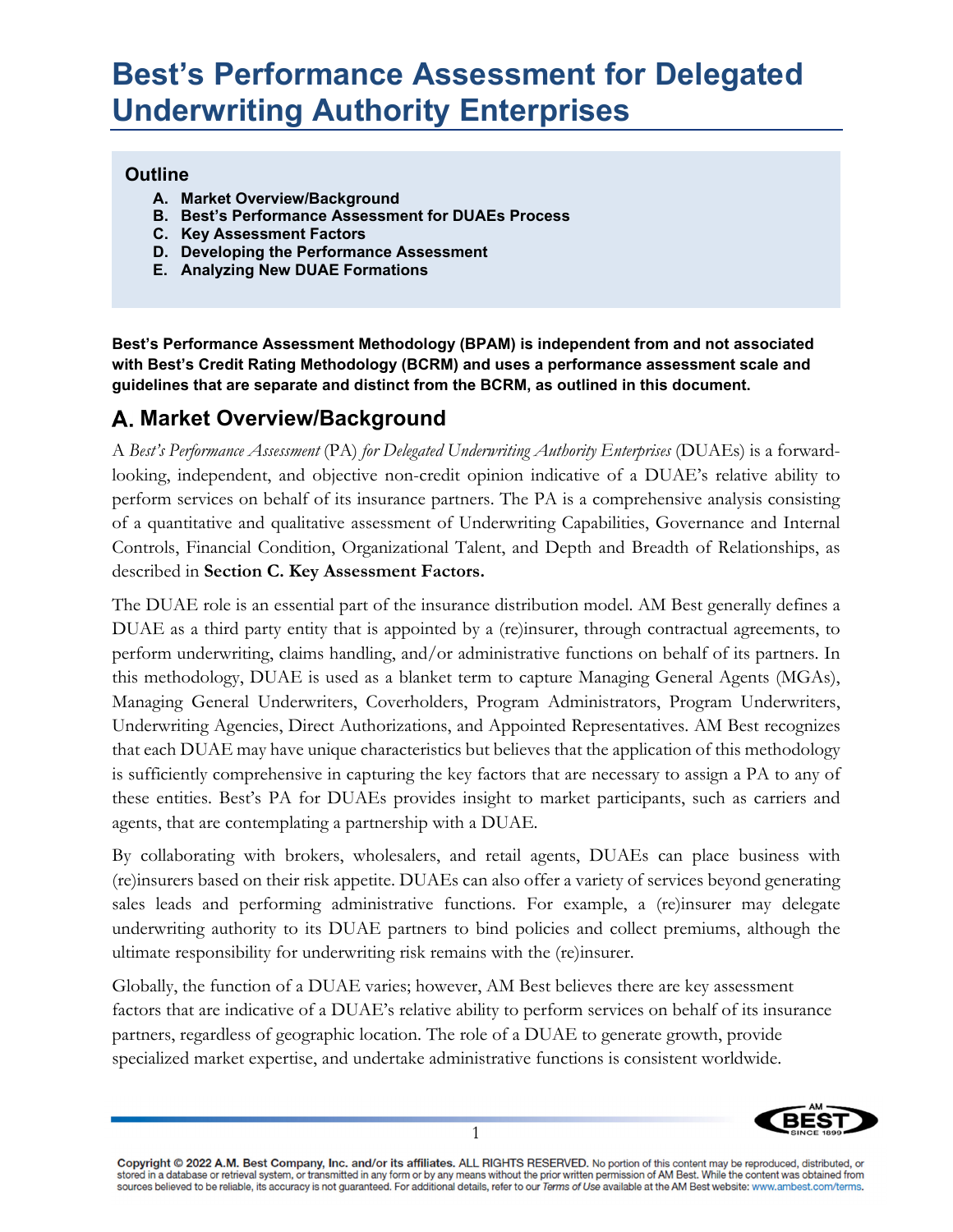### **DUAE Example**

One of the most common DUAE designations is an MGA. The decision to partner with an MGA presents a series of benefits and risks to a (re)insurer. AM Best realizes that the value of an MGA as a distribution partner can greatly impact a (re)insurer's financial strength and reputation, given that underwriting authority is often granted to an MGA. Similarly, the brokers, wholesalers, and retail agents that interact with an MGA look to the MGA to provide competitive products. In many cases, MGAs have special expertise or distribution capabilities that the (re)insurer may not always have available or would otherwise be expensive to develop in house.

The typical model for MGAs is seen in the distribution of specialty and niche risks in personal and commercial lines in the property/casualty market and certain segments of the life/health markets. Based on their specialized programs, MGAs can provide insurers looking to expand into specialty markets with underwriting expertise and administrative services. These products are often targeted to specific industries, markets, or niche areas that the insurer has not been able to access through other distribution channels.

MGAs using emerging technology, often with the guidance/partnership of insurtech startups, implement mechanisms to streamline, enhance, and provide additional insight into the underwriting and administrative processes. Increasingly, MGAs have broadened their servicing capabilities by incorporating insurtech into their underwriting, claims, marketing, and compliance functions. MGAs can also apply their insurance distribution expertise when their focus is on using various forms of alternative risk transfer (ART) and traditional capital.

The PA for DUAEs provides an insurance carrier with an independent perspective on the DUAE in this case, a potential MGA partner.

### **B. Best's Performance Assessment for DUAEs Process**

The foundation of Best's PA for DUAEs requires ongoing dialogue with management, which is facilitated by an analyst. The analyst manages the continuous interaction with company management and conducts the fundamental analysis. The analyst monitors the financial condition of the DUAE, in addition to any market and company developments that could impact the assessment. Once assigned, the PA is generally updated on an annual basis; however, a review of the PA can take place any time that AM Best becomes aware of a significant development that may have an impact on the assessment.

The ongoing monitoring and dialogue with management occurs through scheduled meetings, as well as through interim discussions on key trends and emerging issues, as needed. These meetings afford the analyst the opportunity to review factors that may affect the assessment such as the company's strategic goals, financial objectives, and management practices.

The PA is intended to be assigned to those DUAEs that have underwriting authority and are principally responsible for underwriting risk. AM Best's assessment will typically be performed at the legal entity level of the DUAE. If there are multiple legal entities present, the assessment will be performed on each entity individually. Certain synergies amongst members of the enterprise however may be recognized in the analysis of the key assessment factors. In certain cases, there may be

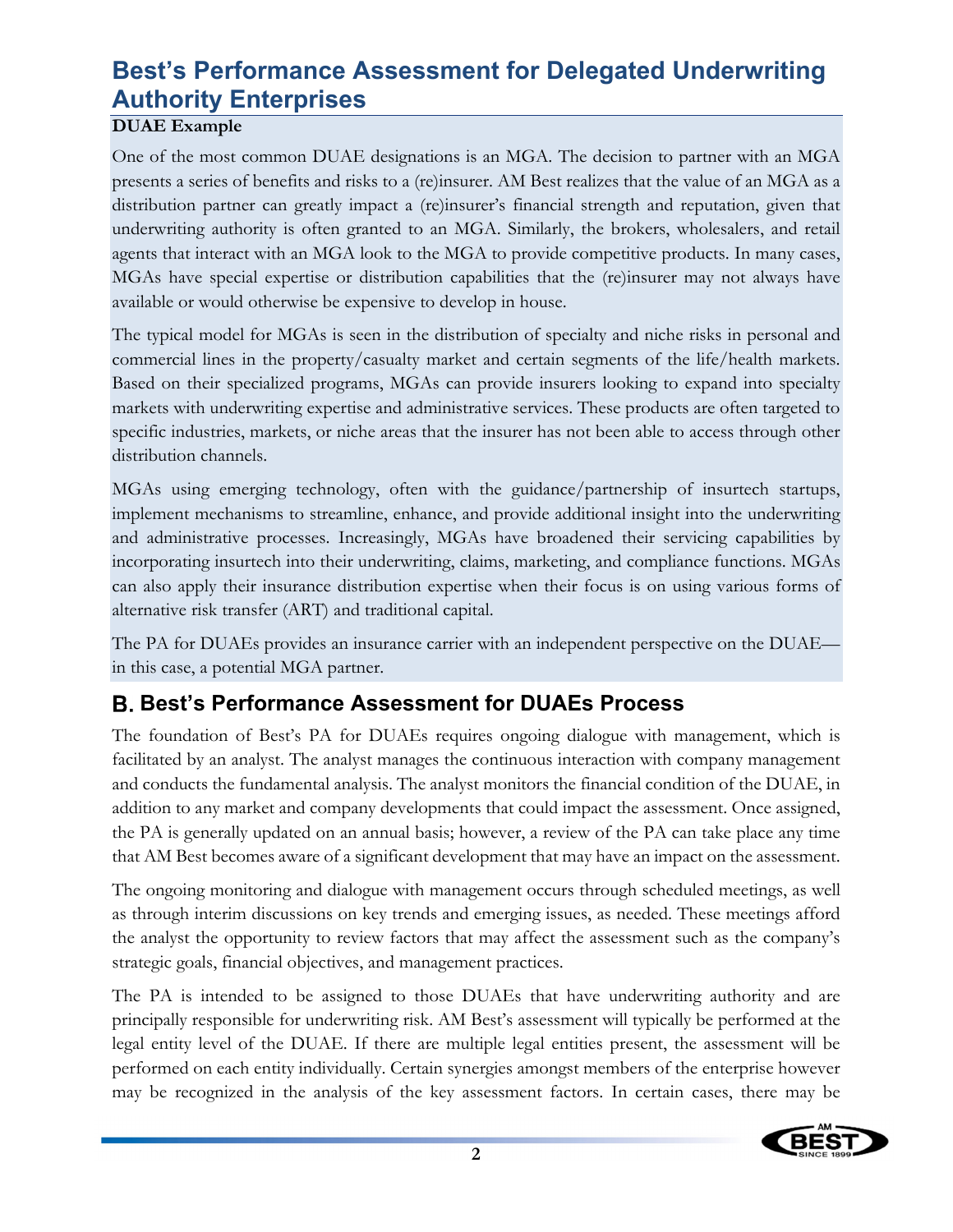significant commonalities and/or strategic rationales that are revealed in the legal entity assessments which may lead AM Best to take a group view of a set of DUAEs.

#### **Assessment Affiliation Code**

AM Best reviews cases in which common operations exist and the DUAEs collectively operate as one coordinated group. In these situations, a "g" affiliation code would be assigned to each of the DUAEs and these designated entities would receive the same PA. Examples of commonalities amongst the legal entities, which would make a DUAE eligible for a "g" affiliation code, are listed below:

The same management team is shared amongst the DUAEs

A DUAE entity is necessary for licensing

The DUAE is material to the group's operations and strategy

The DUAE's performance is generally consistent with other group members

The DUAEs have common underwriting practices and/or common products

The DUAEs are fully integrated in operations, making it difficult to operate independently

Each DUAE is readily identifiable with other members of the group

An analyst first collects the required information from the DUAE relating to the key assessment factors shown in **Exhibit C.1: Best's PA for DUAEs.** This information is then assessed in conjunction with a meeting with senior representatives of the enterprise to gain a broader understanding of the organization's strengths and weaknesses. After a comprehensive review, a determination is made as to whether further information is required.

The completion of the analysis leads to a recommended PA and outlook for the DUAE, which is reviewed and voted on by an assessment committee. The assessment committee's approach ensures consistency across PAs. PAs for DUAEs are initially determined and periodically updated through the assessment committee process. After the assessment committee votes on the PA, the assessment is communicated to the DUAE. This process is outlined in **Exhibit B.3: Best's PA for DUAEs Process.** 

#### **Assessment Outlooks**

A Positive, Negative, or Stable outlook determination is assigned in tandem with the assignment of a PA (**Exhibit B.1: Assessment Outlooks)**. The outlook indicates the potential future movement of a PA (e.g., from PA-2 to PA-1) over an intermediate time period, generally defined as 36 months. An outlook generally does not indicate movement within an Assessment Category (e.g., from 21 to 22 in the PA-3 [Strong]) when no change to the PA is anticipated. A Stable outlook does not preclude movement up or down in the PA, nor does a Positive or Negative outlook necessarily lead to a change in the PA.

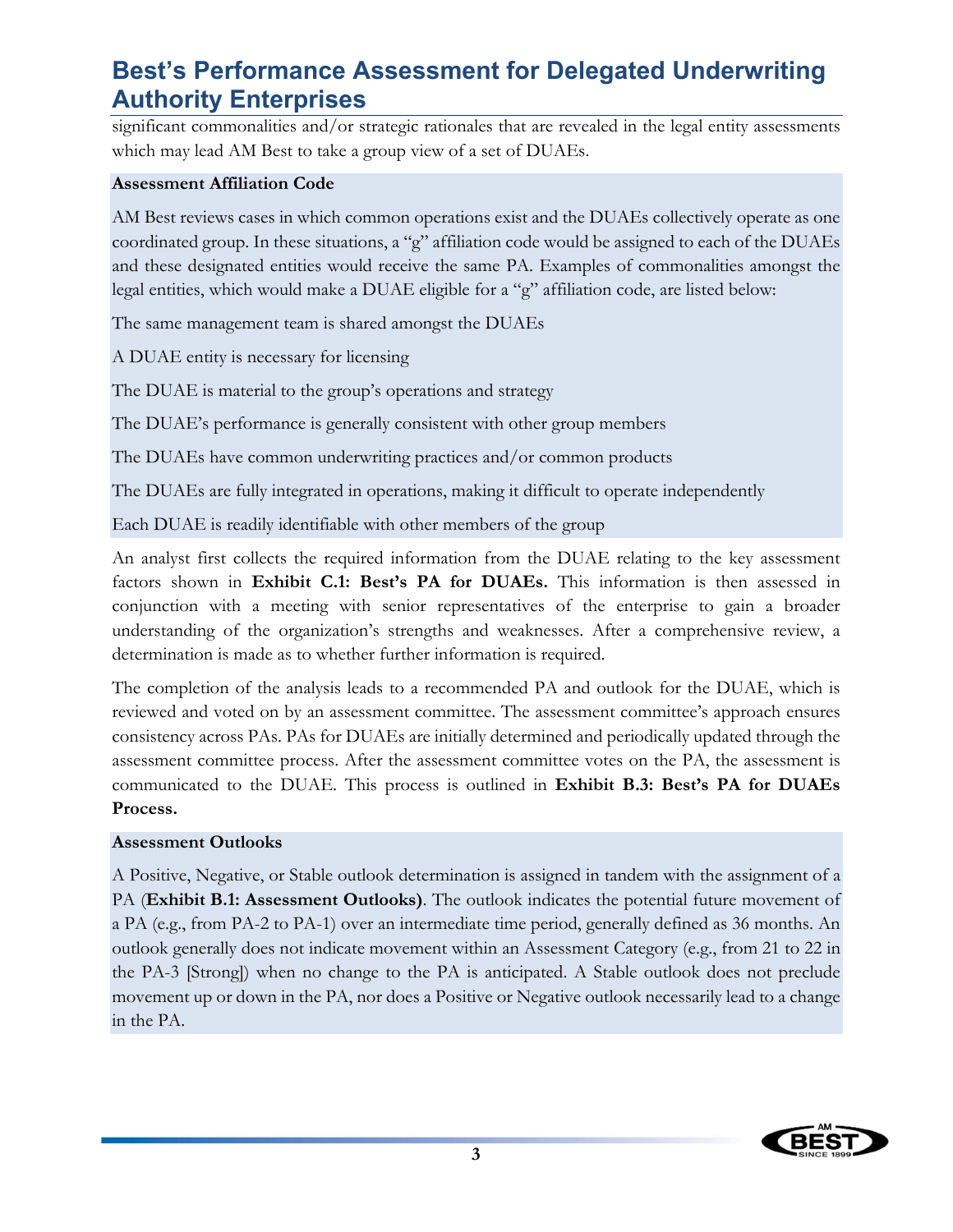**Exhibit B.1: Assessment Outlooks**

| <b>Assessment</b><br><b>Outlook</b> | <b>Definition</b>                                                                                                                        |  |  |  |  |
|-------------------------------------|------------------------------------------------------------------------------------------------------------------------------------------|--|--|--|--|
| <b>Positive</b>                     | A Positive outlook indicates that the continuation of favorable trends may lead to<br>a positive change in the performance assessment.   |  |  |  |  |
| <b>Stable</b>                       | A Stable outlook indicates that if current trends continue, movement in the<br>performance assessment is unlikely.                       |  |  |  |  |
| <b>Negative</b>                     | A Negative outlook indicates that the continuation of unfavorable trends may lead<br>to a negative change in the performance assessment. |  |  |  |  |

Following the communication of the initial assessment, the DUAE has the option to make the Best's PA public, which is disseminated through the AM Best website; maintain the assessment on a private basis; or no longer participate in the process. For PAs intended to be made public, the assessment committee determination is communicated to the DUAE before it is publicly disseminated. Private PAs are disseminated directly to the company following the conclusion of the assessment committee.

If a DUAE decides to maintain the assessment on a public or private basis, the DUAE is subject to AM Best's surveillance procedures for the assessment. The PA is monitored on an ongoing basis. In the event of material changes that may have an impact on the overall assessment or outlook of the DUAE, the PA may be placed under review with positive, negative or developing implications. If a DUAE decides to withdraw its PA, AM Best must opine on a final PA before the assessment is withdrawn. If the circumstances under which the initial PA was published are no longer accurate, AM Best reserves the right to withdraw the publication of any existing PA.

#### **Under Review**

An assessment may be placed under review in the event of a sudden or unexpected change that may impact the PA. Examples of events that may lead to a PA being placed under review include the sale of the DUAE; significant change in the DUAE's financial condition; unanticipated change in the DUAE's leadership; substantial governance breach of the DUAE; or other factors that could lead to a change in the underlying components of the current PA.

The under review designation may be positive, negative, or developing (**Exhibit B.2: Under Review Designations**) and will generally remain in place until the impact of the issue(s) on the PA is determined. The timeframe may vary depending on the specific circumstances, but resolution of the under review is generally expected within six months.

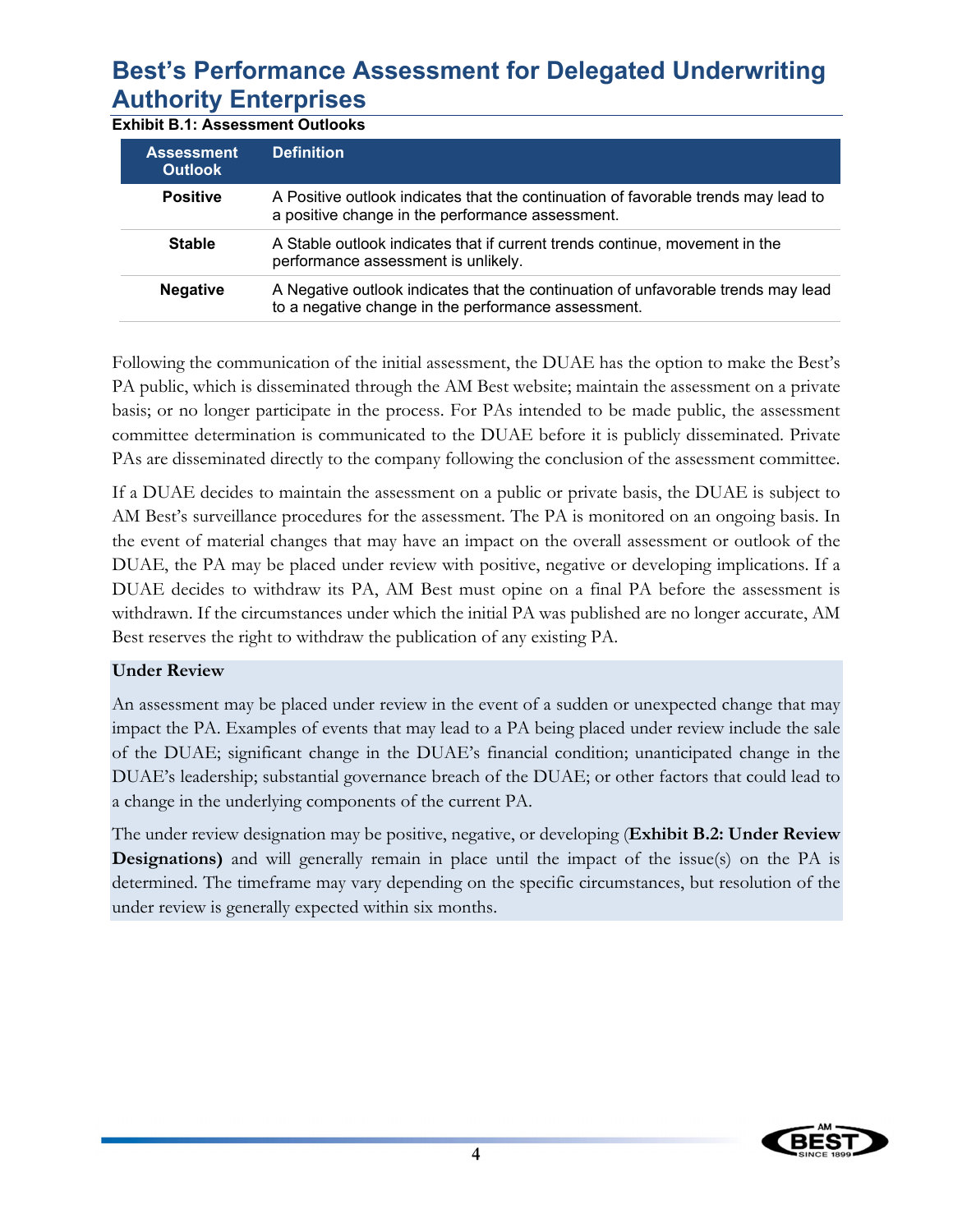**Exhibit B.2: Under Review Designation**

| <b>Under Review</b><br><b>Designation</b> | <b>Definition</b>                                                                                                                                                                                                                                                               |
|-------------------------------------------|---------------------------------------------------------------------------------------------------------------------------------------------------------------------------------------------------------------------------------------------------------------------------------|
| <b>Positive</b>                           | A positive under review designation indicates that, based on information currently<br>available, there is a reasonable likelihood that the performance assessment may<br>be higher at the conclusion of the under review.                                                       |
| <b>Negative</b>                           | A negative under review designation indicates that based on information currently<br>available, there is a reasonable likelihood that the performance assessment may<br>be lower at the conclusion of the under review.                                                         |
| <b>Developing</b>                         | A developing under review designation indicates that, based on information<br>currently available, there is sufficient uncertainty as to conditions surrounding the<br>under review and that the performance assessment may be higher, lower or<br>unchanged at the conclusion. |

In conjunction with the assignment of a PA for a DUAE, a summary report outlining the key assessment factors and an explanation of its features is provided to the DUAE.

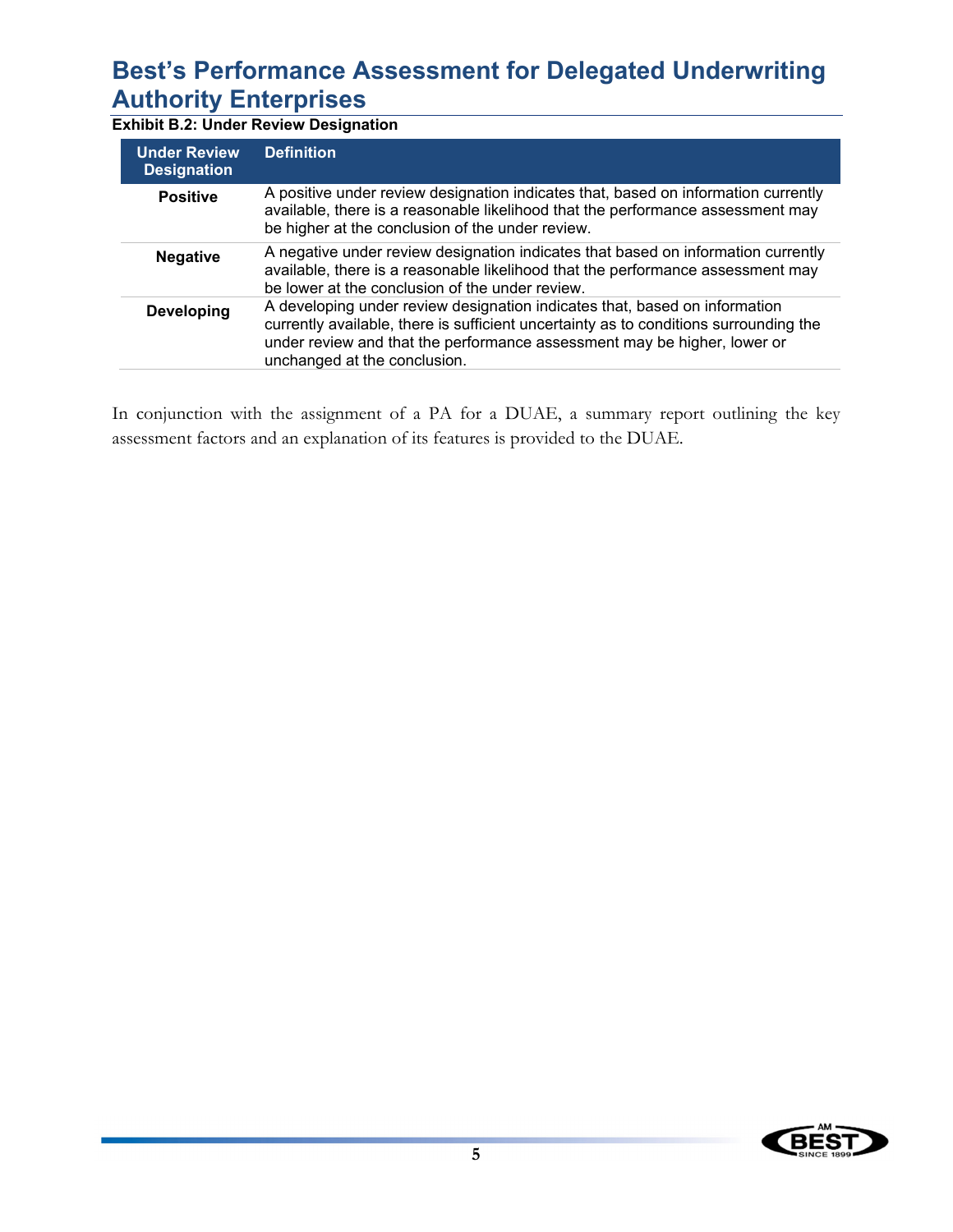**Exhibit B.3: Best's PA for DUAEs Process**



### **DUAE Ownership Structures**

Understanding the structure of a DUAE and that of the organization within which it sits, is an essential aspect of a DUAE's ability to perform services. Organizational structure may vary from a single legal entity to a more complex group with many legal entities. The structure may include several DUAEs and a divisional management structure which may cut across both the activities of each DUAE and other activities within a group. When completing a performance assessment, AM Best looks to gain a clear understanding of:

- Legal entity structure within which the DUAE operates and its rationale
- Commitments between the legal entities
- Authorizations and/or commercial arrangements to access those authorizations by group entities
- Divisional management structure, responsibilities and reporting lines
- The nature of how activity is and will be allocated between legal entities and management divisions, including, where there is more than one DUAE in a group, between the DUAEs

These aspects will be considered as they relate to a DUAE, including the DUAE's interactions with any parent organization. The aim is to appreciate the influence of the structure on a DUAE's capabilities and performance and to fully understand the activities of the entity being assessed.

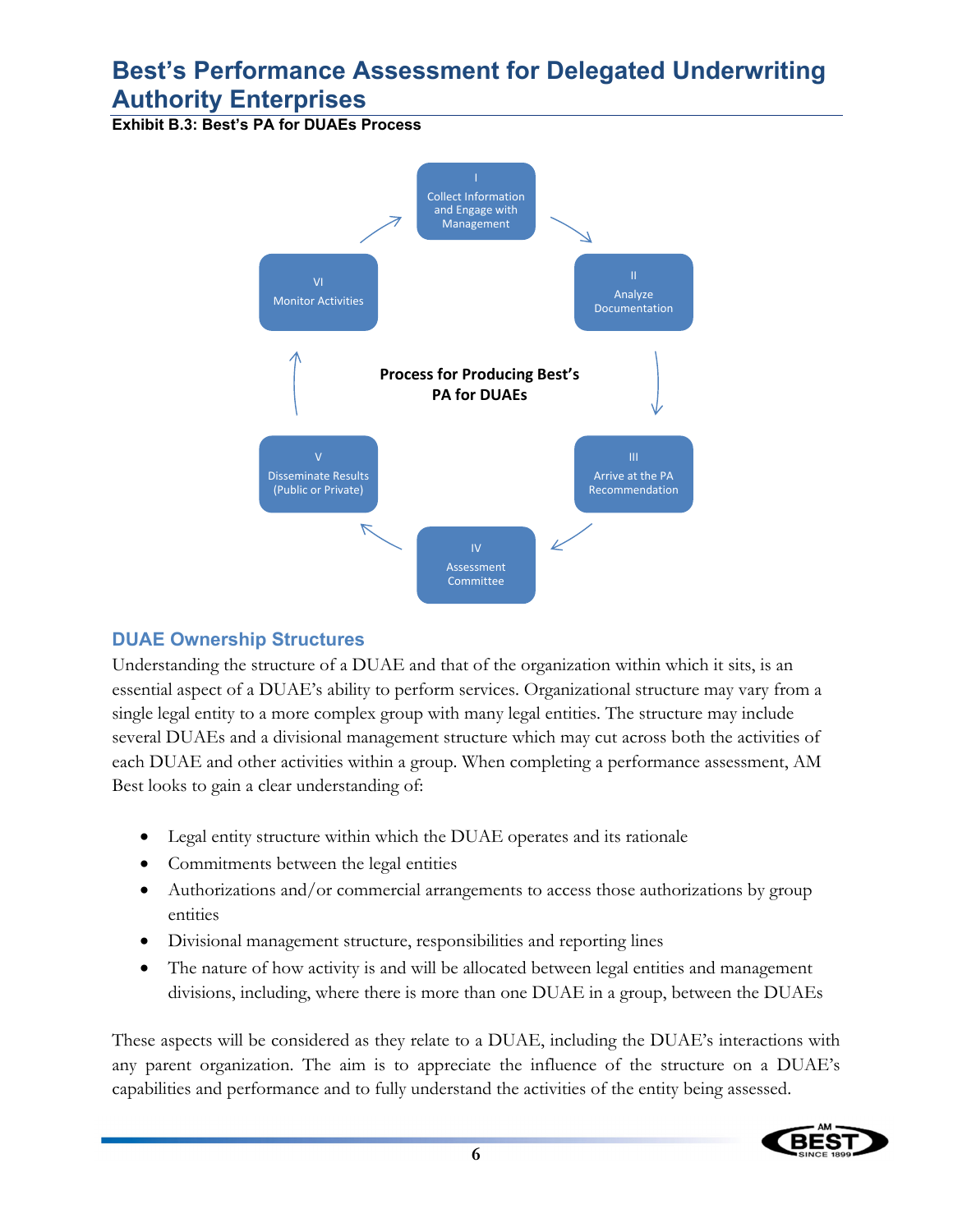### **C. Key Assessment Factors**

AM Best uses both quantitative and qualitative elements to assess the strengths and weaknesses of the DUAE. An assessment of five key components: Underwriting Capabilities, Governance and Internal Controls, Financial Condition, Organizational Talent, and Depth and Breadth of Relationships is performed.

### **Components of Best's PA for DUAEs**

AM Best's assessment of a DUAE is performed through the development of Best's PA for DUAEs. The components of the performance assessment are shown in **Exhibit C.1: Best's PA for DUAEs.** The PA is an aggregation of the sub-assessment assigned to each component. A better overall PA indicates that the DUAE is more likely to achieve greater long-term stability through effective business underwriting, maintain a strong financial profile, have excellent access to business, provide high-level service, and maintain strong business relationships and governance, as opposed to a DUAE that receives a lower PA.

Three of the components, Underwriting Capabilities, Governance and Internal Controls and Financial Condition, can receive up to a maximum of ten points. The other two components, Organizational Talent and Depth and Breadth of Relationships, can receive a maximum of five points. The subassessments for each component are aggregated and then translated into a PA, as explained further in **Section D. Developing the Performance Assessment.**

Understanding the DUAE's strategy and long-term goals are key parts of the PA, interwoven throughout the PA components. Strategy is important to the PA because it directly affects the future success of a DUAE. AM Best recognizes the wide-ranging nature of strategic direction. Aspects AM Best seeks to understand as regards strategy will typically include the nature and scale of a DUAE's competitive advantage, how such advantages will be sustained and leveraged and how new advantages might possibly be generated. Adaptability to market conditions is considered as part of understanding the strategic direction of the enterprise, along with the role played by the structure of a DUAE in meeting its strategic goals. Additionally, the sustainability and viability of business relationships for both carriers, agents, and intermediaries are important considerations. AM Best acknowledges that priorities can vary by DUAE.

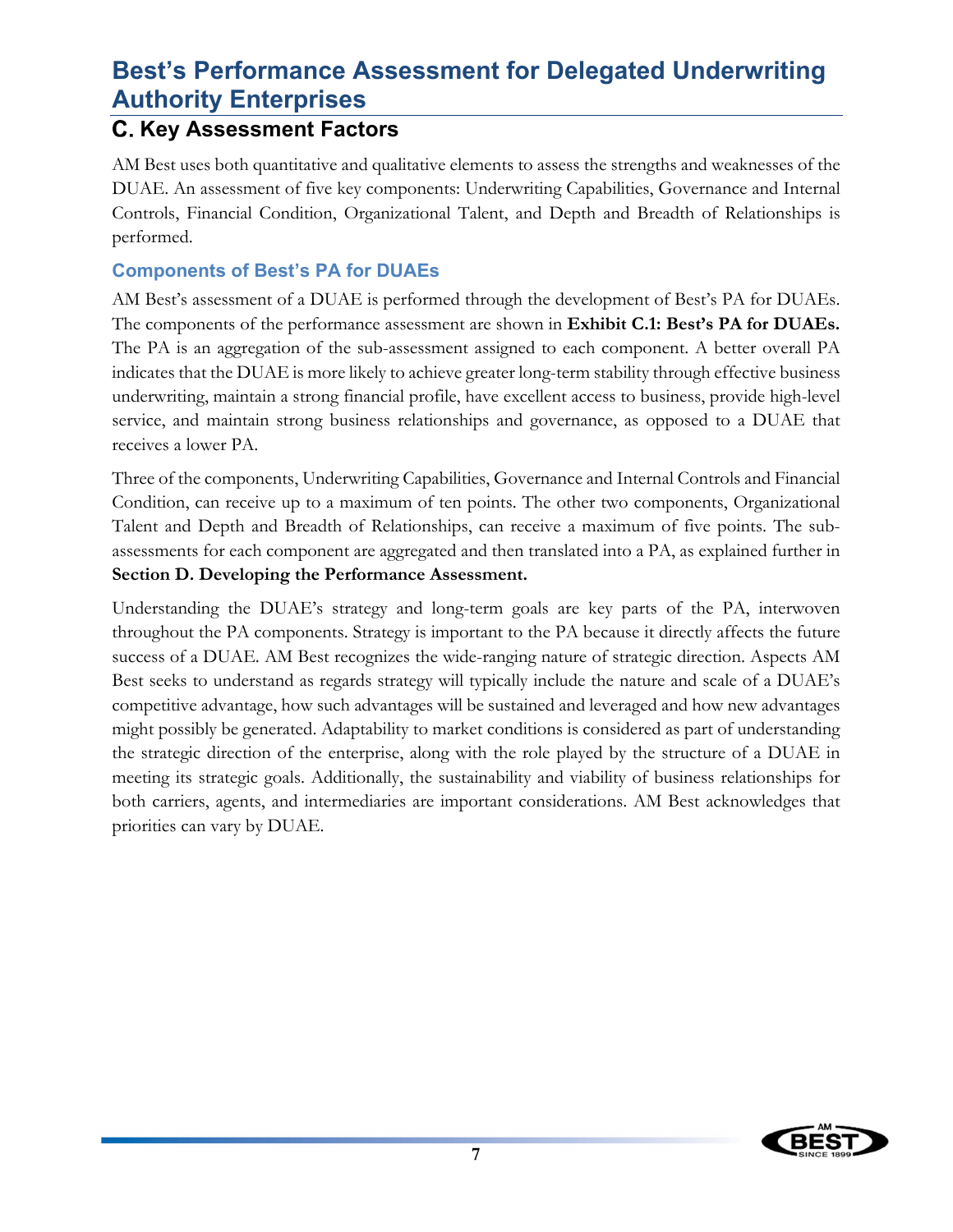#### **Exhibit C.1: Best's PA for DUAEs**



*Best's PA for DUAEs = Underwriting Capabilities + Governance and Internal Controls + Financial Condition + Organizational Talent + Depth and Breadth of Relationships* 

### **Assessing the Components**

### **Underwriting Capabilities**

Given that (re)insurers partner with DUAEs for their access to specific business and specialized expertise, AM Best recognizes that the profitability of the business written by the DUAE is essential for forming long-lasting relationships with (re)insurers. The following outlines the elements of the underwriting capabilities component.

#### *Quality of Underwriting*

When assessing performance metrics, AM Best uses a variety of quantitative and qualitative measures. In addition to considering a company's most recent underwriting performance, the analysis may consider and assess historical trends, expected future performance, measures of central tendency, and volatility of results. Methods of standardization such as calculating certain risk-adjusted performance

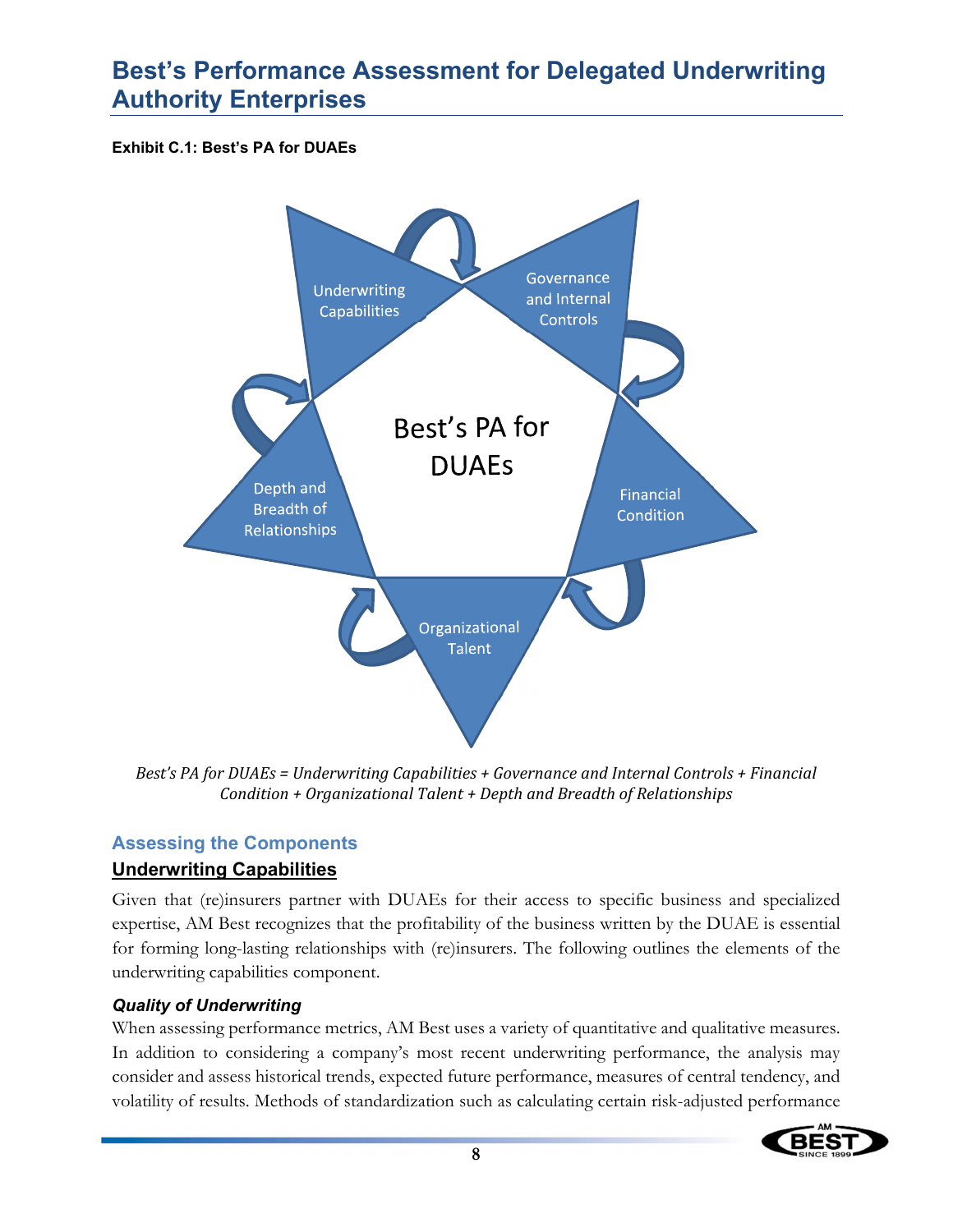metrics may also be used to properly adjust returns for the degree of risk exposure necessary to generate those returns. To assess the effectiveness of the DUAE's underwriting controls, audits by the risk-bearing entities may be considered. The requested documentation for the analysis will vary on a case by case basis dependent upon the DUAE's product offerings and complexity.

AM Best considers the structure and performance of the underwriting portfolio by segment and program to ascertain the underlying profitability of the portfolios based on both underwriting results and calendar year results. AM Best also considers a DUAE's prospective underwriting margins, monitoring trends, and volatility of results. With regard to the long-term sustainability of a scheme, AM Best will seek to understand how the structure benefits all parties in the transaction, which entails assessing the underwriting approach, commission, fee and expense structures, and reserving approach—in particular, any estimated reserves that could influence results, such as incurred but not reported reserves (IBNR). AM Best understands that the availability of underwriting data will vary by DUAE depending on the DUAE's business model.

As part of its review, AM Best expects to assess whether specific underwriting features in the general agency agreement/contract between the agent and the insurance company are being honored—such as the maximum premium volume allowable, the maximum limit of liability, and any exclusions that have been set. Subject to the size and complexity of the DUAE, AM Best expects to review a sampling of the contracts.

#### *Underwriting Results*

To assess previous underwriting results, AM Best expects to review the premium and loss histories of a DUAE's programs. Typically, the program results should reflect amounts for the previous five years that may include the following items: written premium, earned premium, paid loss and loss adjustment expense (LAE), case incurred loss and LAE, and IBNR.

#### *Underwriting Competitive Advantage*

AM Best recognizes that a purely quantitative analysis may not completely capture the sustainability of a company's performance. Management's ability to adapt to changes in the operating environment is also an important contributor to performance over time. As part of considering the qualitative aspects of profitability, AM Best assesses management's appreciation of what drives the DUAE's underwriting performance and considers management's ability to steer performance.

#### *Proprietary Data and Analytics*

Data and the ability to effectively use it are key elements of underwriting performance. AM Best considers the role, nature, and use of data in a DUAE and assesses the DUAE's data collection and monitoring procedures. The use of data analytics that benefit the underwriting approach is key to the DUAE's success. AM Best expects to review a DUAE's data quality and usage in relation to premium pricing, loss reserve development patterns, and IBNR as part of the ongoing assessment of the DUAE.

#### *Commission Structure*

A mutually beneficial commission structure will typically support the financial success of a DUAE and its carrier partners, so it is important that AM Best understands the scope of the agreements. The analysis will depend on the complexity of the commission structures in place, whether they vary from

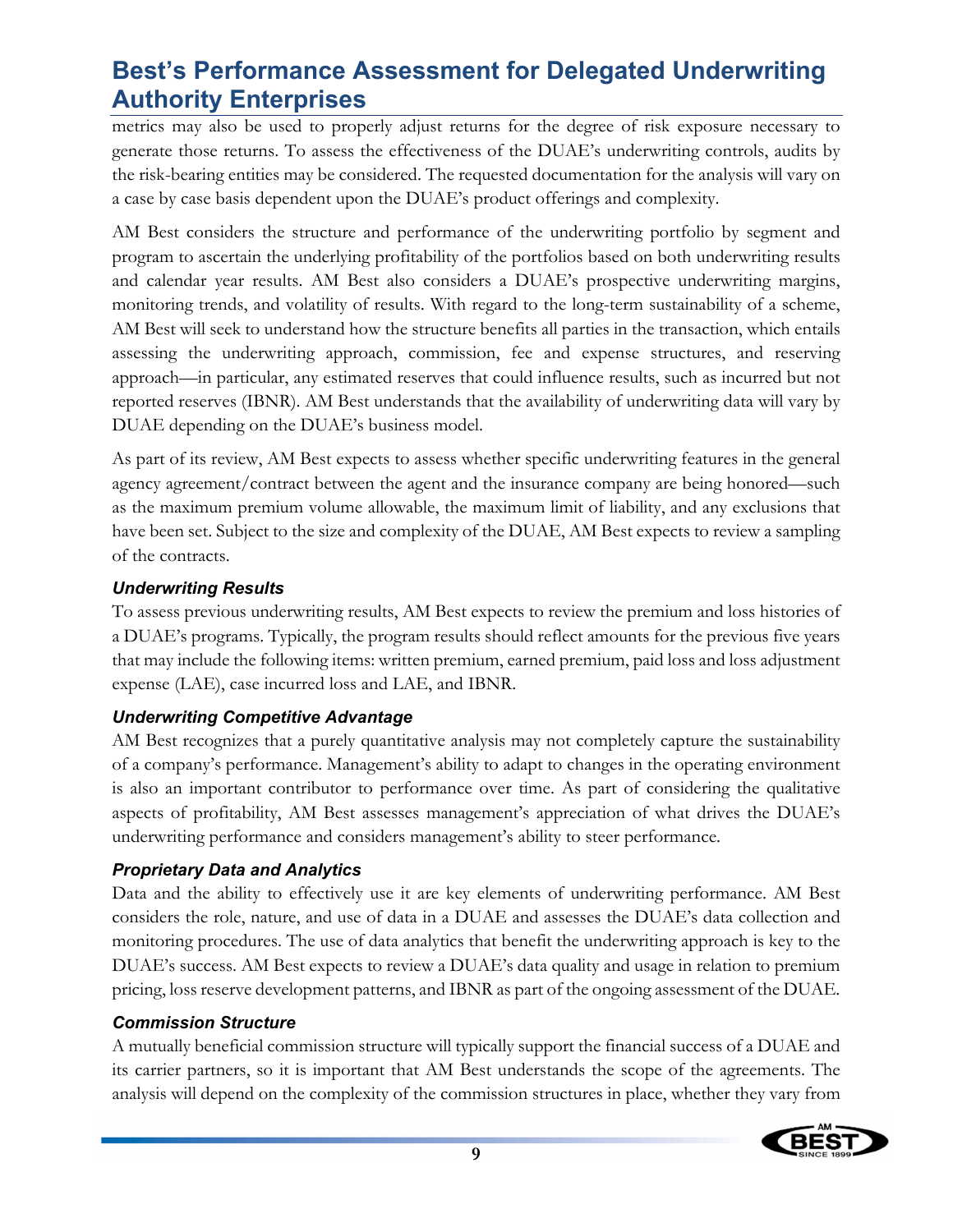program to program, or policy to policy. How often commission goals are met will be considered in the analysis. AM Best will view commission structures that benefit both the DUAE and the insurer favorably.

#### *Claims Management*

DUAEs may be involved in managing claims through a variety of methods that may include outsourcing to a TPA, partnering with the insurance carriers and/or using internal management. Regardless of the method employed, AM Best will look to understand how these claims management methods impact underwriting performance. Timely and accurate reserving practices ensure realistic expectations for a DUAE's carrier partners. The ability to effectively resolve claims in a timely manner is critical for continued profitability regardless of size or type of business. AM Best seeks to understand the level of claims automation and if the automation benefits the DUAE in offsetting administrative costs.

### *Experience of Underwriting Staff*

The experience and financial track record of the staff is critically important to the success of a DUAE. The experience of the underwriting staff is assessed by a review of staff members' designations, the years of experience the staff has underwriting a certain program, and the staff's (commitment to/pursuit of) continued education. Ultimately, the experience should translate into profitable performance.

#### *Technology in the Underwriting Process*

Technology in the underwriting process provides a variety of benefits to a DUAE—for example, using technology to enhance premium pricing mechanisms or improving efficiency of claims management systems. Historically, many in the insurance industry have found ways to adapt to an ever-changing market environment without becoming sophisticated technology players. Underwriters rely on diverse sources such as employees, customers, and consultants to keep up with current innovation developments and opportunities. Underwriters may also make investments and form partnerships to address innovation needs, especially when faced with challenges requiring innovation outside of their core competencies.

### *Limitations on Exceptions/Risk Appetite*

Setting limitations on exceptions to underwriting or pricing guidelines for sales and marketing reasons can improve or erode a DUAE's underwriting profitability. Enforcement of preset limitations to prevent overriding above the permitted underwriting authority ensures that the DUAE and insurer are aligned with regard to the amount of risk the DUAE is willing to take and helps accurately price the risk exposures. Adherence to the preset limitations (for example, applying credits and debits, binding risks that may be in a list of excluded classes, etc.) is crucial to the profitability of the program.

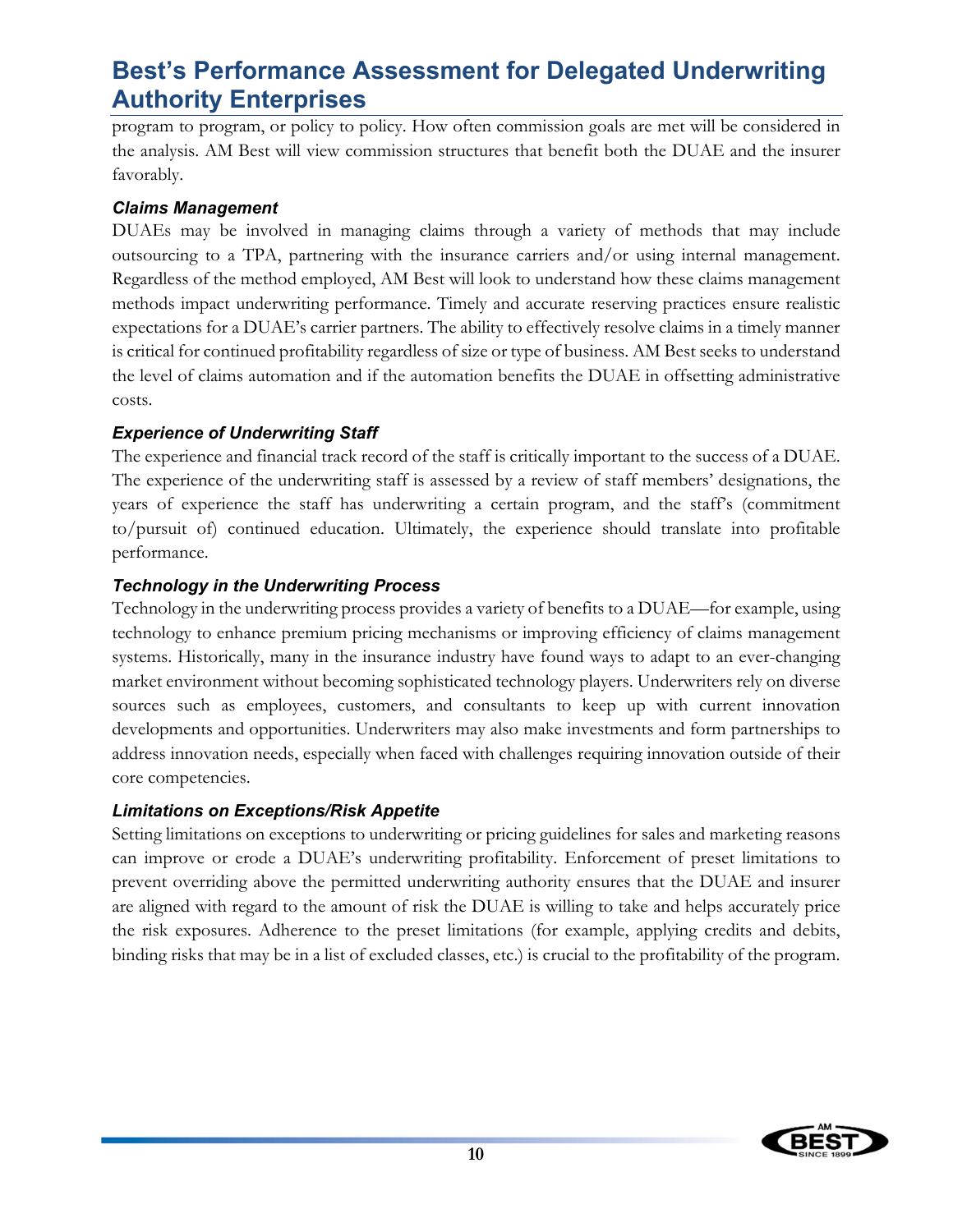# **Best's Performance Assessment for Delegated Underwriting Authority Enterprises**<br>**Exhibit C.2: Underwriting Capabiliti**

| <b>Exhibit C.2: Underwriting Capabilities</b> |                         |                                                                                                                                                                                                                                                                                                                                                                                                                                                                                                                                                                                                                                                                                                                                                                                                                 |  |  |  |
|-----------------------------------------------|-------------------------|-----------------------------------------------------------------------------------------------------------------------------------------------------------------------------------------------------------------------------------------------------------------------------------------------------------------------------------------------------------------------------------------------------------------------------------------------------------------------------------------------------------------------------------------------------------------------------------------------------------------------------------------------------------------------------------------------------------------------------------------------------------------------------------------------------------------|--|--|--|
| <b>Assessment</b>                             | <b>Points</b>           | <b>Key Characteristics</b>                                                                                                                                                                                                                                                                                                                                                                                                                                                                                                                                                                                                                                                                                                                                                                                      |  |  |  |
| <b>Exceptional</b>                            | 10                      | The DUAE's underwriting performance is assessed as exceptional. The<br>DUAE has a profitable book of business with expert experienced<br>underwriters. Commission structures are mutually beneficial for the insurer<br>and the DUAE. The DUAE consistently demonstrates timely and accurate<br>reserving practices and exceptional claims management abilities. Data<br>collection and monitoring processes are exceptional and enhance the<br>DUAE's underwriting analytics. Innovative processes and technology are<br>used effectively throughout the enterprise. Underwriting controls are<br>exceptional. If participation in profit sharing is present, risk management<br>efforts offer sufficient protection.                                                                                          |  |  |  |
| <b>Excellent</b>                              | 8                       | The DUAE's underwriting performance is assessed as excellent. The DUAE<br>has a profitable book of business written by experienced underwriters who<br>use technology in most of their processes and have a plan to continue their<br>technological partnerships. Commission structures are mutually beneficial for<br>the insurer and the DUAE. The DUAE demonstrates timely and accurate<br>reserving practices and excellent claims management abilities. Data<br>collection and monitoring processes are excellent and enhance the DUAE's<br>underwriting analytics. Underwriting controls are excellent. If participation in<br>profit sharing is present, risk management efforts offer sufficient protection.                                                                                            |  |  |  |
| <b>Strong</b>                                 | 6                       | The DUAE's underwriting performance is assessed as strong. The DUAE's<br>underwriting is usually profitable. The DUAE adheres to underwriting<br>guidelines and is supported by appropriate underwriting expertise. The<br>DUAE has adopted technology for some of its processes. Commission<br>structures appear mutually beneficial for the insurer and the DUAE. The<br>DUAE usually demonstrates timely and accurate reserving practices and the<br>strong claims management abilities. Data collection and monitoring<br>processes are strong and enhance the DUAE's underwriting abilities. It has<br>strong underwriting controls in place. If participation in profit sharing is<br>present, risk management efforts offer sufficient protection.                                                       |  |  |  |
| Fair                                          | $\overline{\mathbf{4}}$ | The DUAE's underwriting performance is assessed as fair. Its underwriting<br>profitability is mixed. The DUAE has adequate underwriting expertise and<br>sometimes adheres to general agency contract provisions. It recognizes that<br>technology is important but has not implemented a plan to include it in its<br>regular practices. It is unclear whether commission structures are mutually<br>beneficial for the insurer and the DUAE. The DUAE inconsistently<br>demonstrates timely and accurate reserving practices and fair claims<br>management abilities. Data collection and monitoring processes are present.<br>Underwriting controls are fair, and staff has some experience. If participation<br>in profit sharing is present, risk management efforts are lacking sufficient<br>protection. |  |  |  |

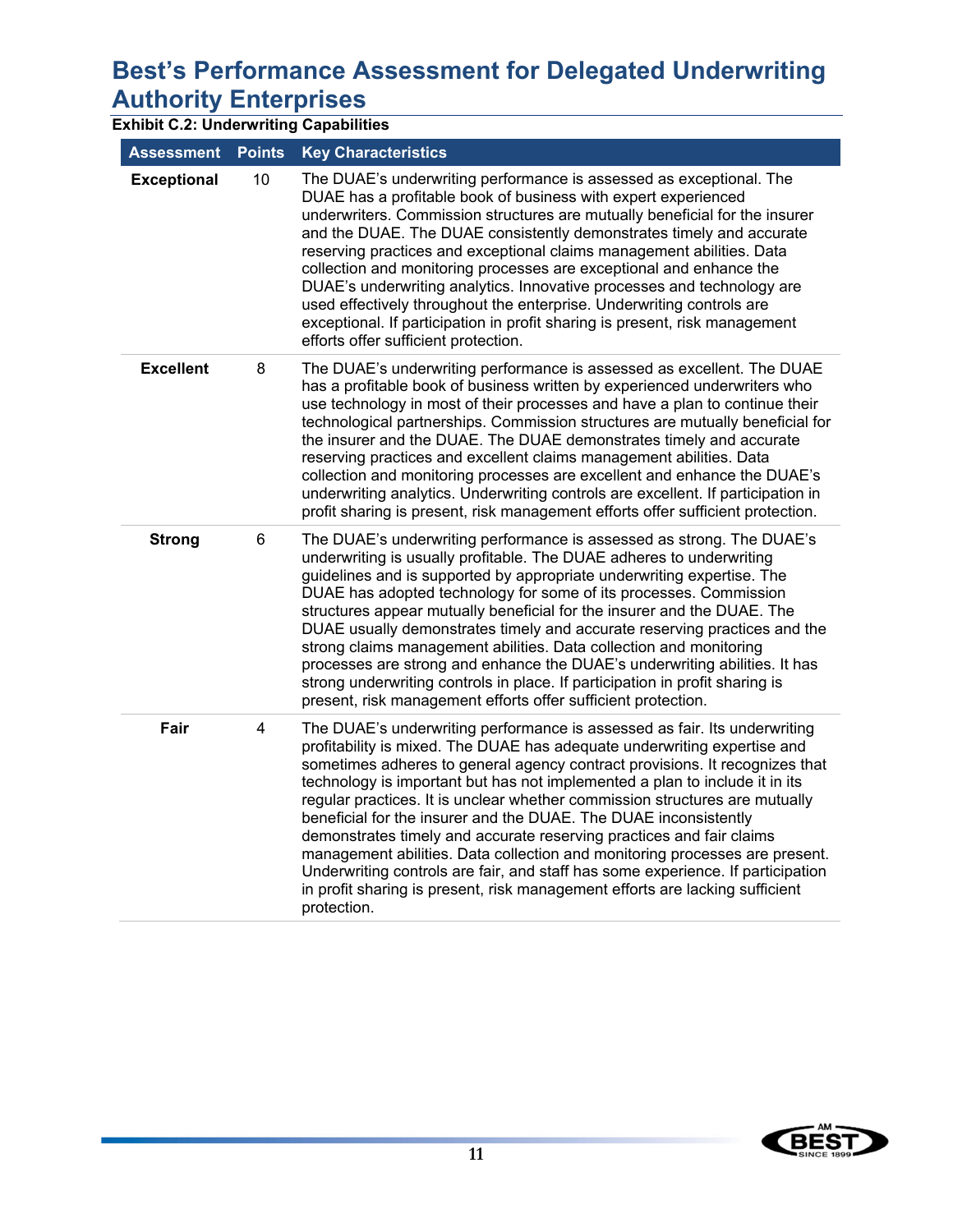| Weak | The DUAE's underwriting performance is assessed as weak. The DUAE's<br>underwriting profitability is weak. There is a lack of adherence to general<br>agency contract provisions, and underwriting guidelines are loosely followed.<br>The DUAE relies on outdated processes and technology. Commission<br>structures are not mutually beneficial for the insurer and the DUAE. The<br>DUAE does not demonstrate timely and accurate reserving practices nor the<br>ability to manage claims in an effective manner. Data collection and<br>monitoring processes are not present or unused. Underwriting controls are<br>weak or non-existent. Underwriting staff is inexperienced. If participation in<br>profit sharing is present, risk management efforts are not present or are |
|------|--------------------------------------------------------------------------------------------------------------------------------------------------------------------------------------------------------------------------------------------------------------------------------------------------------------------------------------------------------------------------------------------------------------------------------------------------------------------------------------------------------------------------------------------------------------------------------------------------------------------------------------------------------------------------------------------------------------------------------------------------------------------------------------|
|      | lacking sufficient protection.                                                                                                                                                                                                                                                                                                                                                                                                                                                                                                                                                                                                                                                                                                                                                       |

*The key characteristics described for each assessment are ideal scenarios and are not intended to be prescriptive.* 

### **Governance and Internal Controls**

Although the level of sophistication will vary, strong governance and internal controls ensure risks are managed effectively across an organization, regardless of size. Appropriate licenses, policies and procedures, a disaster recovery plan, tracking of service measures, and broker contracts in line with regulatory requirements are essential to enforcing uniform internal controls. The qualitative analysis of each element is described in greater detail below.

### *Alignment of Interests*

It is important that contractual and other relationships with brokers, carriers, and employees create helpful incentives. Managing intra-group arrangements and financial relationships with connected parties to ensure interests are aligned is also important. Alignment of interests incentivizes balanced risk-taking. When interests are aligned, commercial, economic, and reputational risks are taken into consideration; therefore, AM Best seeks to understand how underwriting and claims exceptions are granted to determine if there is a balanced approach. Additionally, in a soft market cycle, alignment of interests can be a key differentiator and can also support a DUAE's securing abilities. A mission statement that reflects the DUAE's strategic goals is desirable.

### *Systems*

DUAEs and the carriers that they partner with often share systems that tend to increase operational efficiency and the effectiveness of capturing program data in real time. When integrated systems are not present, ensuring that the DUAE's data is compatible with the internal systems of its partners is imperative to facilitate real time monitoring of the DUAE's performance and compliance with the agreement amongst the partners.

### *Audits and Other Management Reports*

AM Best reviews the results of any internal audit. The internal audit serves as a self-evaluation for a DUAE and can be a useful tool to identify areas for improvement, such as the need to update policies and procedures. AM Best also reviews other internal reports that analyze trends and identify underwriting practices. Often using standardized forms, carriers/insurers may conduct external audits on their DUAE partners and share the results. When a DUAE has been subject to this type of external audit, AM Best will request that the DUAE share the audit results for its review.

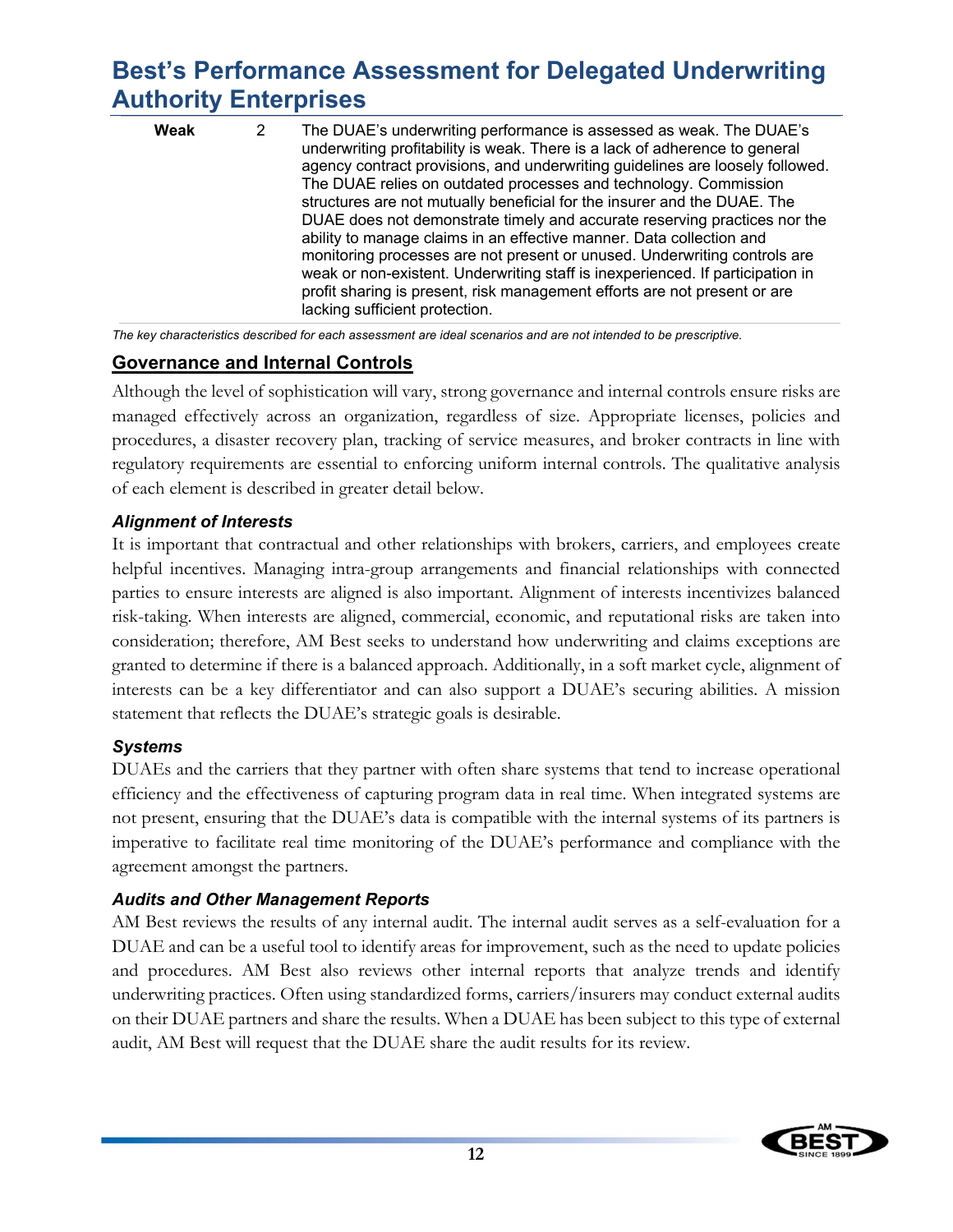### *Policies and Procedures*

Internal policies and procedures should explain the steps for a required task clearly and consistently. Additionally, policies and procedures should comply with industry standards and regulatory requirements. Standardized policies or standard operating procedures provide employees with manuals for fulfilling their job responsibilities to meet the company's expectations. For example, a minimum financial strength rating may be required for a DUAE to enter into partnerships with (re)insurers. DUAEs should also supply their data security policies, cyber insurance policies, and document retention plan for review.

### *Disaster Recovery Plan*

The presence of a disaster recovery plan ensures business continuity after an unexpected catastrophic event or crisis. A strong disaster recovery plan outlines the steps necessary to maintain key business operations; data backup; recovery point objectives; security procedures at an alternative site; and designated maximum tolerable downtimes. The DUAE should test, audit, and update its disaster recovery process annually—ideally, testing is built into the policies and procedures.

### *Key Person Risk Plan*

AM Best reviews key person risk when an individual owner's incapacitation would be detrimental to the future of the DUAE. For some DUAEs, the key person may be the only individual capable of running the business. Some DUAEs are often family-owned businesses, with a single person controlling most of the enterprise's operations. In these cases, AM Best expects to review continuity/succession plans to address the possibility that the key individual may be unable to undertake the typical duties that are part of daily operations.

### *Service Measures*

Tracking service measures gives an organization a transparent view of its strengths and the areas needing improvement—AM Best recognizes that this is an essential part of assessing a customer or business partner's satisfaction with the experience. This measure can be captured through a customer retention percentage, third-party scores, complaint escalation rate, regulatory/consumer complaints or other forms of customer/business partner satisfaction measures. Other indicators of service measures include the following:

- Turnaround time from the receipt of submission to the delivery of quotes and how this task is accomplished
- Tracking complaints or compliments
- Quality of claims handling as determined by accurate reserving, customer satisfaction and timely resolution

### *Binding Contracts*

General agency agreements (with business addendums) between DUAEs and insurance companies/carriers outline the responsibilities of both parties to the agreement. The agreement typically addresses a number of areas, such as how funds are held by the DUAE and remitted to the insurer, as well as establishing the amount of funds the DUAE can hold. It also typically addresses underwriting guidelines, the handling of expenses, commission payment structures, record maintenance, audit requirements, and measures taken for noncompliance. AM Best expects to

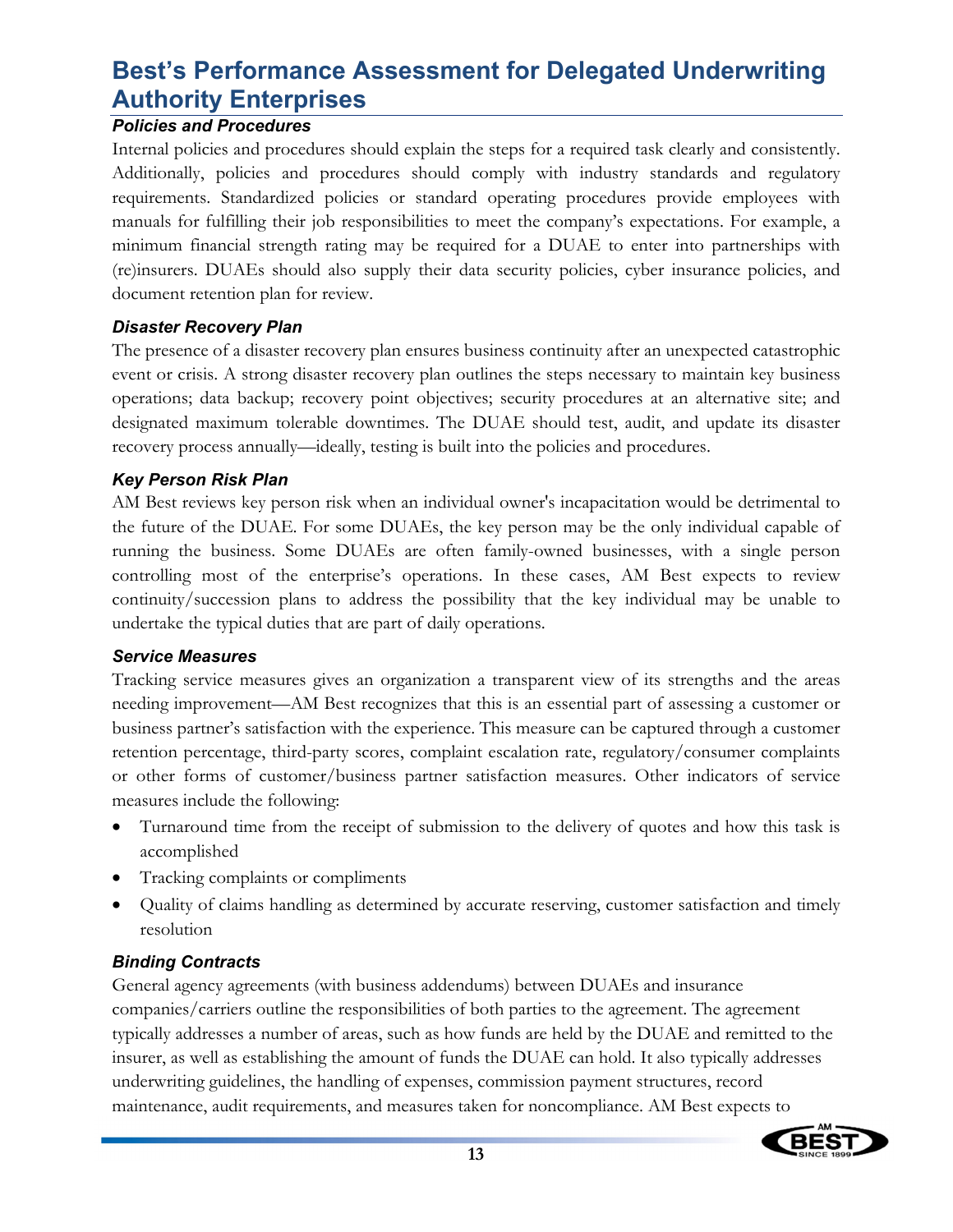review a representative sampling of the contracts. AM Best seeks to understand the core product lines and markets that the company operates within, and how the structure of these programs work in relation to its business partners. Sample contracts may be requested across different segments or markets to understand any important differences between contracts.

### *Broker Contracts*

Contracts establishing a partnership between the DUAE and the agent/broker outline the responsibilities of both entities. These contracts detail the level of compliance and financial protection with regard to the DUAE. Transparency during the onboarding process contributes to the success of the partnership. Key contract items to be reviewed are loss history, restrictions to binding authority, requirement of errors and omissions (E&O) policies, the agent/broker license, and the terms of indemnification. Ownership of specialty blocks of business is also important. AM Best assesses the DUAE's ability to retain profitable contracts. The nature of a DUAE's contracts with its brokers is reviewed to assess the brokers' flexibility to move a block of business to another DUAE and any consequences as a result of the transfer of retail agents or policyholders to another party that may affect the DUAE's ability to generate profitable business.

### *Partnership with TPAs*

Partnerships between third party administrators (TPAs) and DUAEs or their insurance partners can enhance or detract from a DUAE's value, depending on the TPA's service measure reputation and its longevity in the industry. If a DUAE uses a TPA to integrate technology into its underwriting processes, this can strengthen a DUAE's ability to differentiate itself from similar DUAEs. Doing business with an unresponsive TPA may hurt a DUAE's relationship with its customers as well as the insurers and damage its own reputation. Analyzing the partnerships that DUAEs enter into is necessary for a complete picture of their staffing.

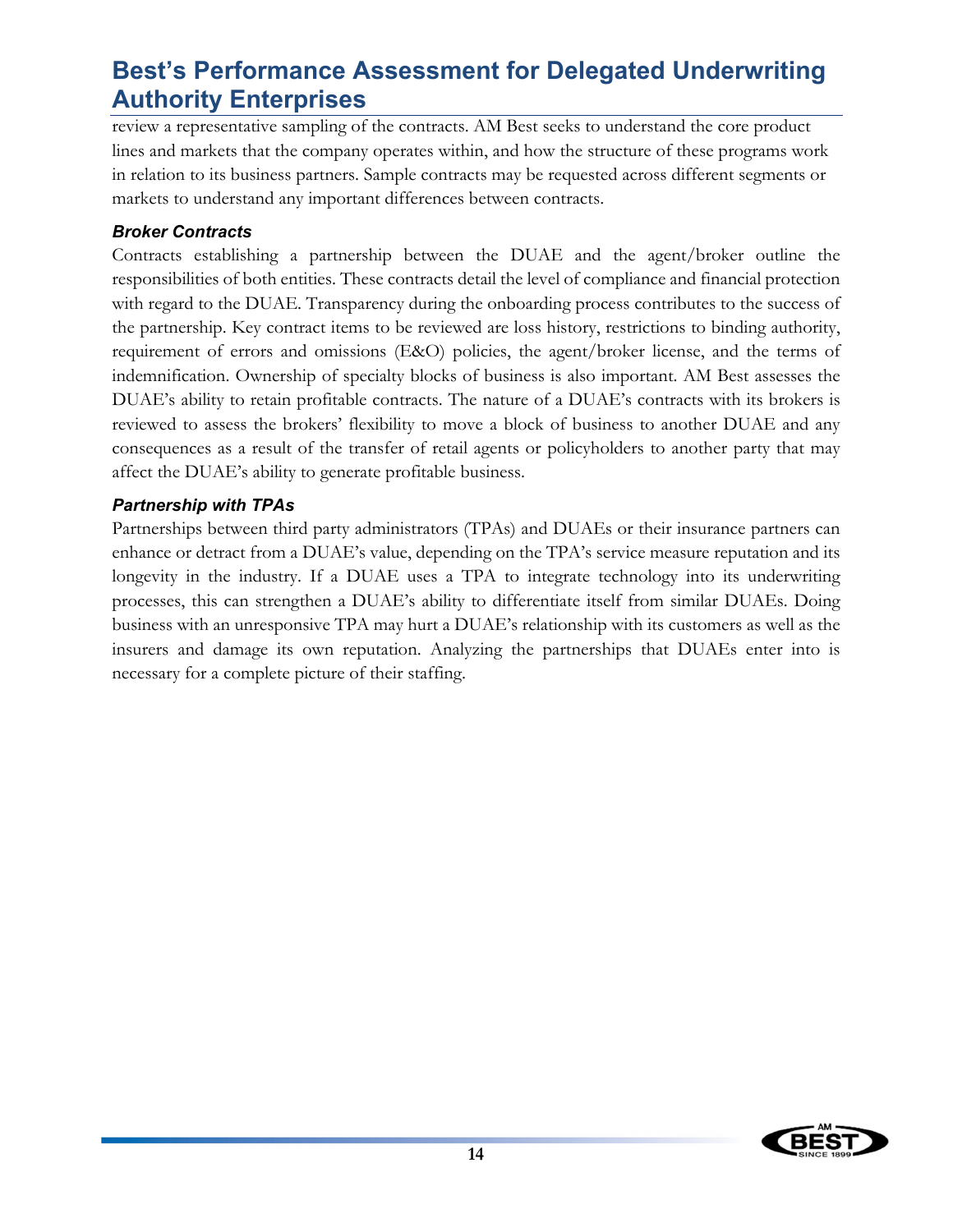|                    | <b>Exhibit C.3: Governance and Internal Controls</b> |                                                                                                                                                                                                                                                                                                                                                                                                                                                                                                                                                                                                                                                                                                                                                                                                                                                                                                                |  |  |  |  |  |
|--------------------|------------------------------------------------------|----------------------------------------------------------------------------------------------------------------------------------------------------------------------------------------------------------------------------------------------------------------------------------------------------------------------------------------------------------------------------------------------------------------------------------------------------------------------------------------------------------------------------------------------------------------------------------------------------------------------------------------------------------------------------------------------------------------------------------------------------------------------------------------------------------------------------------------------------------------------------------------------------------------|--|--|--|--|--|
| <b>Assessment</b>  | <b>Points</b>                                        | <b>Key Characteristics</b>                                                                                                                                                                                                                                                                                                                                                                                                                                                                                                                                                                                                                                                                                                                                                                                                                                                                                     |  |  |  |  |  |
| <b>Exceptional</b> | 10                                                   | The DUAE's governance and internal controls are assessed as exceptional.<br>The DUAE regularly tests and updates its policies and procedures. It has a<br>proven, effective disaster recovery plan and is able to implement it to resume<br>critical business functions typically within 24 hours. It receives a large<br>number of customer compliments and has detailed, insightful service<br>measures. Internal compliance or an external contractor reviews its broker<br>contracts. Additional binding contracts are also reviewed and adhered to.<br>Transparent and effective shared systems and data transfer capabilities are<br>in place with its carrier partners and the alignment of interests is clear. The<br>DUAE partners with TPAs that have enhanced the function, innovation, and<br>efficiency of the DUAE. The DUAE maintains a mission statement that<br>reflects its strategic goals. |  |  |  |  |  |
| <b>Excellent</b>   | 8                                                    | The DUAE'S governance and internal controls are assessed as excellent.<br>The DUAE has policies, procedures, and a disaster recovery plan that is<br>tested and updated yearly. They track service measures and address<br>customer complaints in a timely manner. Internal compliance or an external<br>contractor reviews its broker contracts and additional binding contracts. The<br>DUAE has shared systems with its carrier partners and the alignment of<br>interests is clear. It partners with TPAs that have benefitted the function,<br>innovation, and efficiency of the DUAE. The DUAE maintains a mission<br>statement that reflects its strategic goals.                                                                                                                                                                                                                                       |  |  |  |  |  |
| <b>Strong</b>      | 6                                                    | The DUAE'S governance and internal controls are assessed as strong. The<br>DUAE has policies, procedures, and a disaster recovery plan in place but<br>has not tested or updated them. It tracks service measures but does not<br>address customer complaints in a timely manner. Internal compliance or an<br>independent external third party reviews its broker contracts. It has binding<br>contracts but they are not systematically reviewed. Data is compatible with<br>carrier partners but systems are not fully integrated. There is alignment of<br>interest with partners. The TPAs the DUAE partners with are adequate. The<br>DUAE maintains a mission statement.                                                                                                                                                                                                                                |  |  |  |  |  |
| Fair               | 4                                                    | The DUAE'S governance and internal controls are assessed as fair. The<br>DUAE plans to implement policies, procedures, or disaster recovery plans. It<br>has a plan to track service measures but has not implemented it. It uses<br>standardized broker contracts and some elements are missing from binding<br>contracts. It has a plan to integrate systems with carrier partners and it is<br>unclear if there is alignment of interests. The TPAs the DUAE partners with<br>do not enhance the function of the DUAE. The DUAE maintains a mission<br>statement that does not reflect its strategic goals.                                                                                                                                                                                                                                                                                                 |  |  |  |  |  |
| Weak               | $\overline{2}$                                       | The DUAE's governance and internal controls are assessed as weak. The<br>DUAE does not have documented policies, procedures, or a disaster<br>recovery plan. Systems and data are incompatible with carrier partners.<br>There is no alignment of interests. The DUAE does not track service<br>measures and uses non-standard broker contracts that are tailored without<br>review by internal compliance or an outside contractor, or are missing key<br>requirements. Other binding contracts are either absent or not adhered to.<br>The DUAE partners with weak TPAs. The DUAE does not maintain a<br>mission statement.                                                                                                                                                                                                                                                                                  |  |  |  |  |  |

*The key characteristics described for each assessment are ideal scenarios and are not intended to be prescriptive.* 

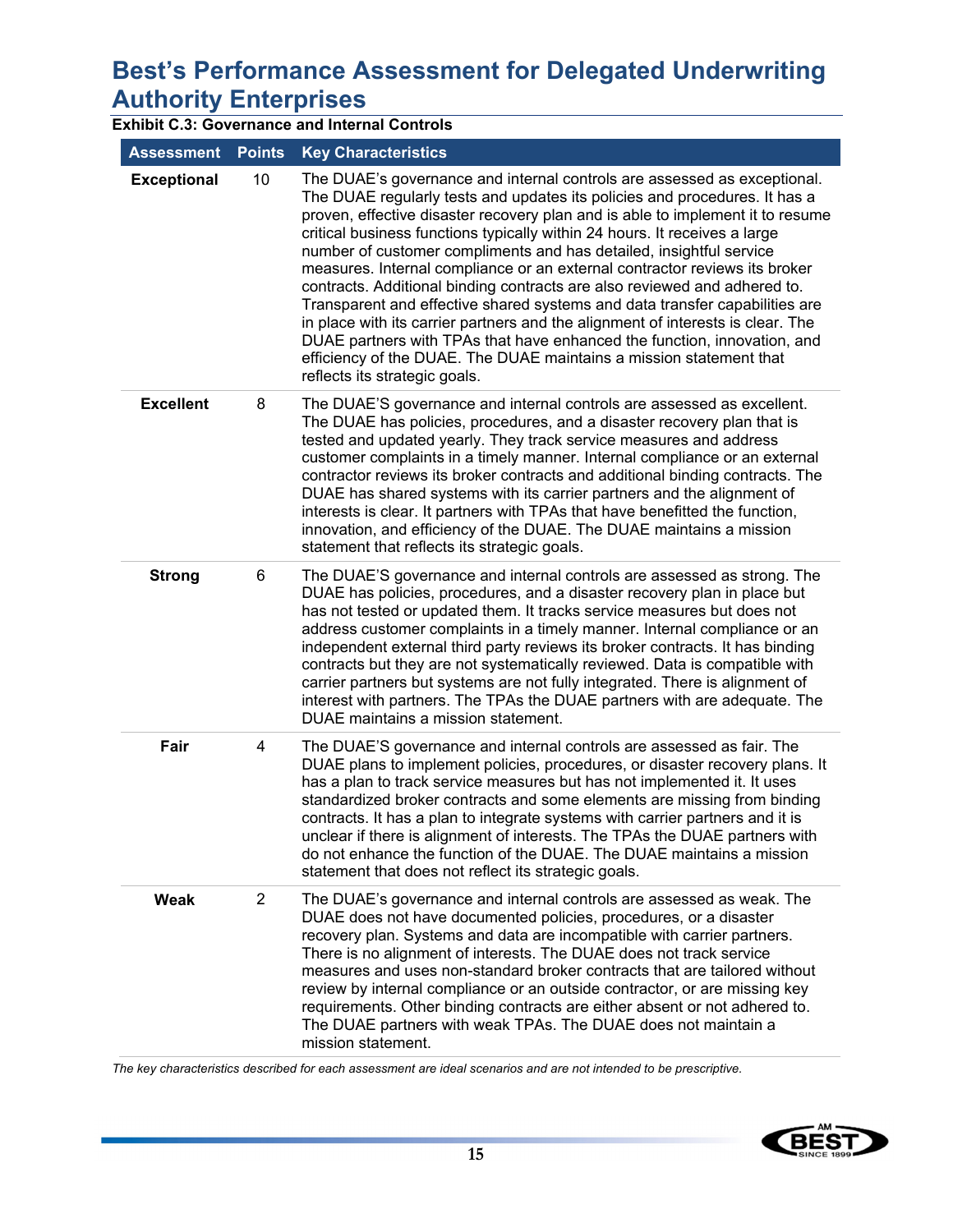### **Financial Condition**

The financial condition component of the assessment reviews the financial strength of the DUAE by assessing audited financial statements, proof of two or more years of positive net worth, opportunities for risk-sharing, the presence and maintenance of surety bonds for claims payment protection, and errors and omissions coverage for the protection of the (re)insurer. Given the risk to the carrier of accepting business from a DUAE, the DUAE will often deposit collateral for the benefit of the (re)insurer, or the (re)insurer will obtain a corporate or personal guarantee from the DUAE to ensure that funds are available to address unforeseen risks. AM Best believes a review of these elements provides insight into a DUAE's financial stability and its capability to generate profitable business for (re)insurers.

### *Analysis of Financial Results and Metrics*

Fundamental to the PA analysis is a review of the DUAE's financial statements. AM Best expects that established DUAEs will provide at least three years of audited financial statements subject to organizational structure. Unaudited financial statements may also be reviewed, but limited disclosure and the absence of an independent audit may result in a lower assessment for this component. The analysis may include a review of the appropriate financial information of the significant owners or individuals with a controlling interest. AM Best's analysis includes a review of the following:

Cash flow evaluation

AM Best will evaluate cash flow in order to understand the contraints and flexibility that arise for management. The impact on cash flow of items outside the income statement such as commitments in respect of acquisitions and obligations to repay borrowings will be incorporated into the analysis, as will expected recruitment and reorganization costs.

Stability and sources of income

Stability of income depends on the business a DUAE is writing, the sustainability of its relationships, the nature of its commission, fee or other income arrangements and likely changes to all these items over time. DUAEs may additionally have various sources of income outside of their insurance related activities. AM Best will seek to reach an understanding of the stability and sources of income that reflects a comprehensive analysis of a DUAE's operations.

 Leverage and coverage measures as appropriate to assess financial flexibility/areas of potential financial stress/major financial commitments

Ratios will be assessed in the context of the profile and variability of income and cash flow. Financial commitments arising from corporate transactions, reorganizations and from the recruitment and retention of key talent will be factored into the assessment. AM Best will consider if appropriate debt to EBITDA ratios have been and are going to be maintained.

 Covenant commitments and the DUAE's relationships with its funders may be important, especially where borrowings are significant.

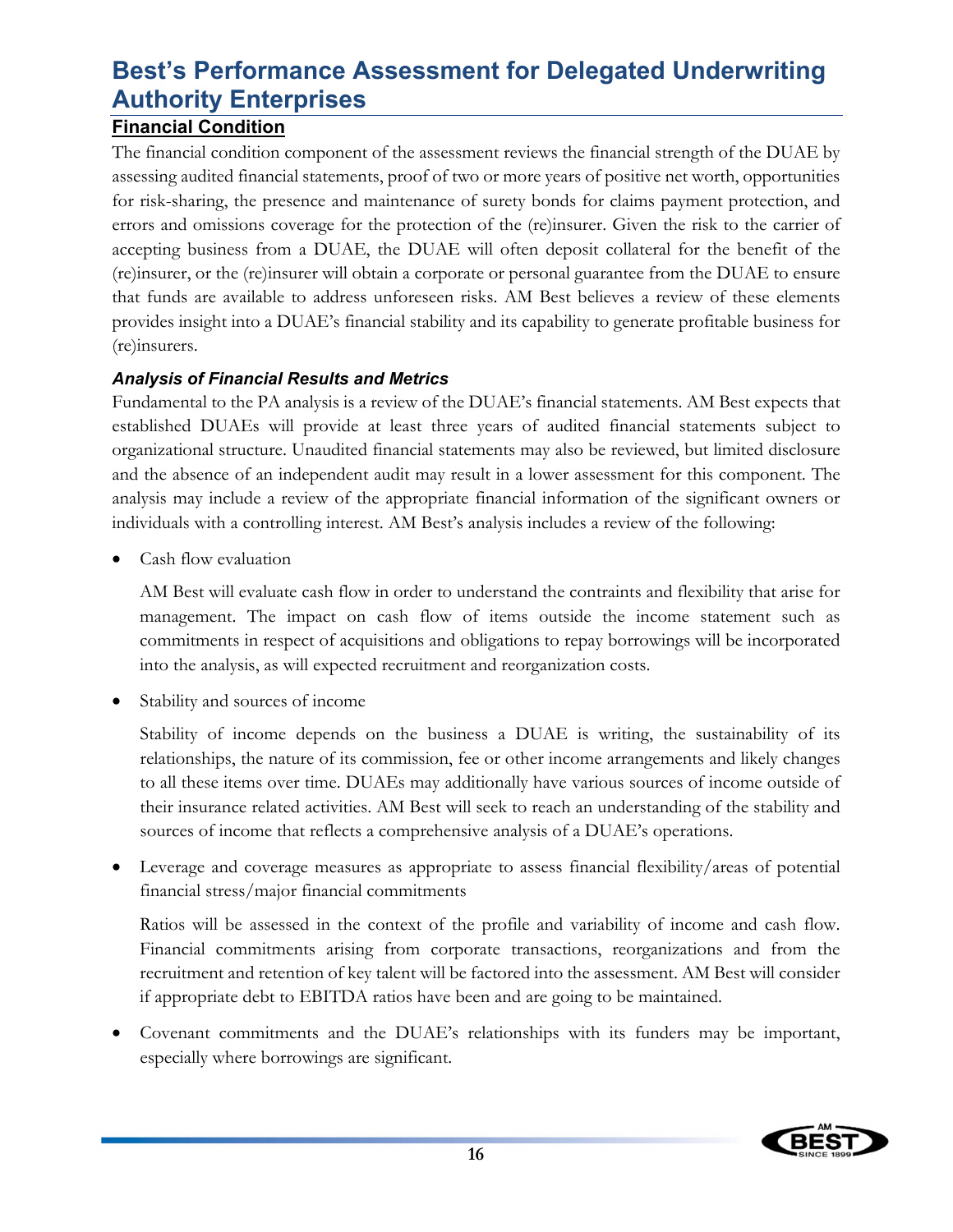### *Financial Strength and Impact from Related Parties*

A DUAE is typically a service based business but its financial strength is nevertheless essential to its partners. Financial strength helps to ensure a DUAE's viability, its ability to respond to challenges and the extent to which it can be relied upon to meet medium or longer-term service commitments, such as those that may be associated with run-off claims.

AM Best will therefore consider the strength or weakness of a DUAE's balance sheet and the support or hindrance that might come from related parties, including investors. The segregation of client funds, usually involving premium trust funds, is expected and cannot be breached.

| <b>Assessment</b>                        | <b>Points</b> | <b>Key Characteristics</b>                                                                                                                                                                                                                                                                                                                                                                                                                               |
|------------------------------------------|---------------|----------------------------------------------------------------------------------------------------------------------------------------------------------------------------------------------------------------------------------------------------------------------------------------------------------------------------------------------------------------------------------------------------------------------------------------------------------|
| <b>Exceptional</b>                       | 10            | The DUAE's financial performance indi`cators and financial flexibility are<br>assessed as exceptional. The financial structure and composition of the<br>group demonstrates stability in its operations and complements the risk<br>undertaken. Stability of income has been exceptional and sustainable, with<br>clear strategies for continued growth. Commitments and the integrity of<br>contracts provide further reassurance to business partners. |
| <b>Excellent</b><br>8<br>sound insurers. |               | The DUAE's financial performance indicators and financial flexibility are<br>assessed as excellent. Stability of income is consistently excellent, and<br>opportunities for growth are recognized. The DUAE maintains excellent risk-<br>sharing strategies and its financial structure is solid. Partners with financially                                                                                                                              |
| <b>Strong</b>                            | 6             | The DUAE's financial performance indicators and financial flexibility are<br>assessed as strong. Income is stable. The DUAE is backed by financially<br>stable partners, and it has developed strong risk-sharing strategies.                                                                                                                                                                                                                            |
| Fair                                     | 4             | The DUAE's financial performance indicators and financial flexibility are<br>assessed as fair. It has generally recorded profitable results over market<br>cycles, but strategies for growth are unclear. The DUAE has developed<br>appropriate strategies to mitigate risks. Insurer partnerships are fair.                                                                                                                                             |
| Weak                                     | $\mathcal{P}$ | The DUAE's financial performance indicators and financial flexibility are<br>assessed as weak. There are many areas of potential financial stress.<br>Insurer partnerships are not secure and lack adequate capital support. Risk<br>mitigation is not in place or is unenforceable.                                                                                                                                                                     |

#### **Exhibit C.4: Financial Condition**

*The key characteristics described for each assessment are ideal scenarios and are not intended to be prescriptive.* 

### **Organizational Talent**

DUAEs operate on personal relationships and often grow through acquisitions. The organizational talent component of the assessment gauges the strength or weakness of relationships between the DUAE and its employees or partnerships, and whether these positively or negatively impact its relationships with customers. A DUAE with strong talent will have the high quality and time-tested expertise necessary to ensure the longevity of its customer relationships and program offerings. A DUAE should maintain talent that is appropriate for its size and complexity. For example, larger DUAEs may need actuaries and claims managers, which may not be necessary for smaller DUAEs.

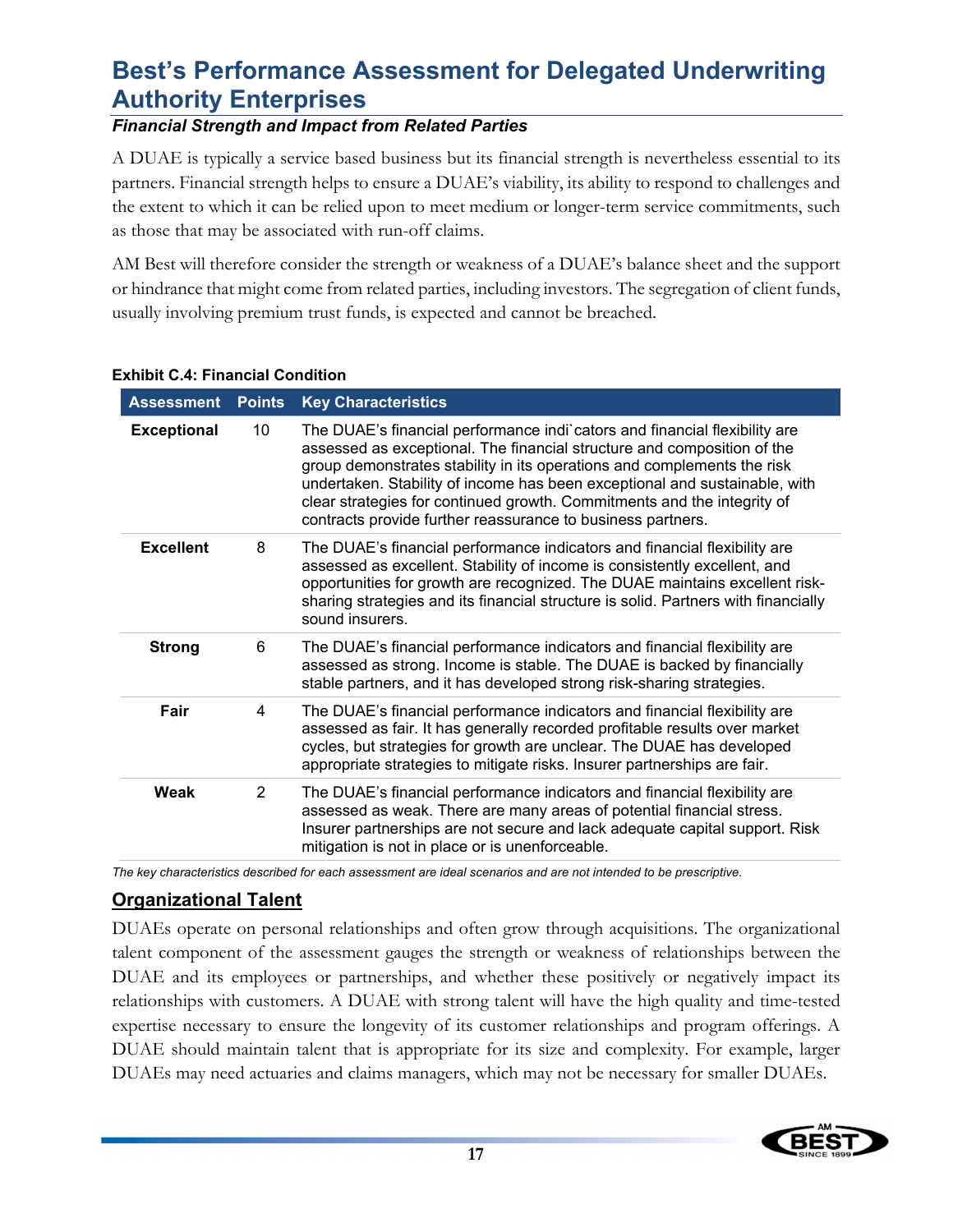### *Tenure*

High employee turnover can be costly for an organization and is often destructive to long-lasting relationships. Over time, an employee can begin to anticipate a customer's needs based on their prior experience with that customer once they have established a trusting relationship that emphasizes the importance of customer experience. This would factor positively into a DUAE's PA. The tenure metric also includes an analysis of the number of employees at the DUAE. AM Best will compare a DUAE's level of tenure to prevailing industry standards.

### *Training Programs*

Employee training programs provide employees knowledge of industry trends, help ensure compliance in a dynamic regulatory environment, and facilitate the consistent onboarding of staff, setting expectations so that employees are fully prepared for their positions. Training can fall into a variety of categories, from improving interpersonal skills and managing stress, to training that educates staff on specific skill sets. Offering tuition reimbursements for pursuing professional designations and furthering an employee's education relevant to an employee's job function is also reviewed. DUAE management should be able to demonstrate to AM Best that key staff have the appropriate skill levels.

### *Executive Experience*

Efficient operations are dependent upon experienced executive leadership that can adapt to change. Management's track record and experience are important considerations in the PA analysis. A review of how the strategic direction provided by management to ensure the company's objectives are met is part of the assessment of this element.

### *Organizational Structure*

Organizational structure establishes and defines employees' reporting responsibilities and ensures that a company is aware of any staffing gaps or overstaffing. AM Best expects DUAEs to design operational structures that support their programs and allow for nimble and flexible frameworks. AM Best analyzes a DUAE's structure in relation to its strategy and the nature and scale of its operations. As a result, there will be differences in key personnel roles between DUAEs, including the need for actuaries, claims managers, and IT professionals. Any risk or benefits that arise from changes in personnel and the ability to retain seasoned staff, attract new quality staff, and ensure business continuity are also factored into the assessment.

#### **Exhibit C.5: Organizational Talent**

|                    |   | <b>Assessment Points Key Characteristics</b>                                                                                                                                                                                                                                                                                                                                                                                                                                                                                                                                                                                       |
|--------------------|---|------------------------------------------------------------------------------------------------------------------------------------------------------------------------------------------------------------------------------------------------------------------------------------------------------------------------------------------------------------------------------------------------------------------------------------------------------------------------------------------------------------------------------------------------------------------------------------------------------------------------------------|
| <b>Exceptional</b> | 5 | The DUAE's organizational talent is assessed as exceptional. The DUAE<br>has appropriate staffing and low turnover. When additional staff are hired,<br>onboarding and training are sufficient for employees to perform their job<br>duties. Additional training is an ongoing requirement for staff and includes a<br>focus on industry information and regulatory updates. The executive team<br>clearly communicates the company's vision and has a transparent approach<br>to improve processes. Organizational structure is well defined, and there is a<br>clear path of reporting duties and opportunities for development. |

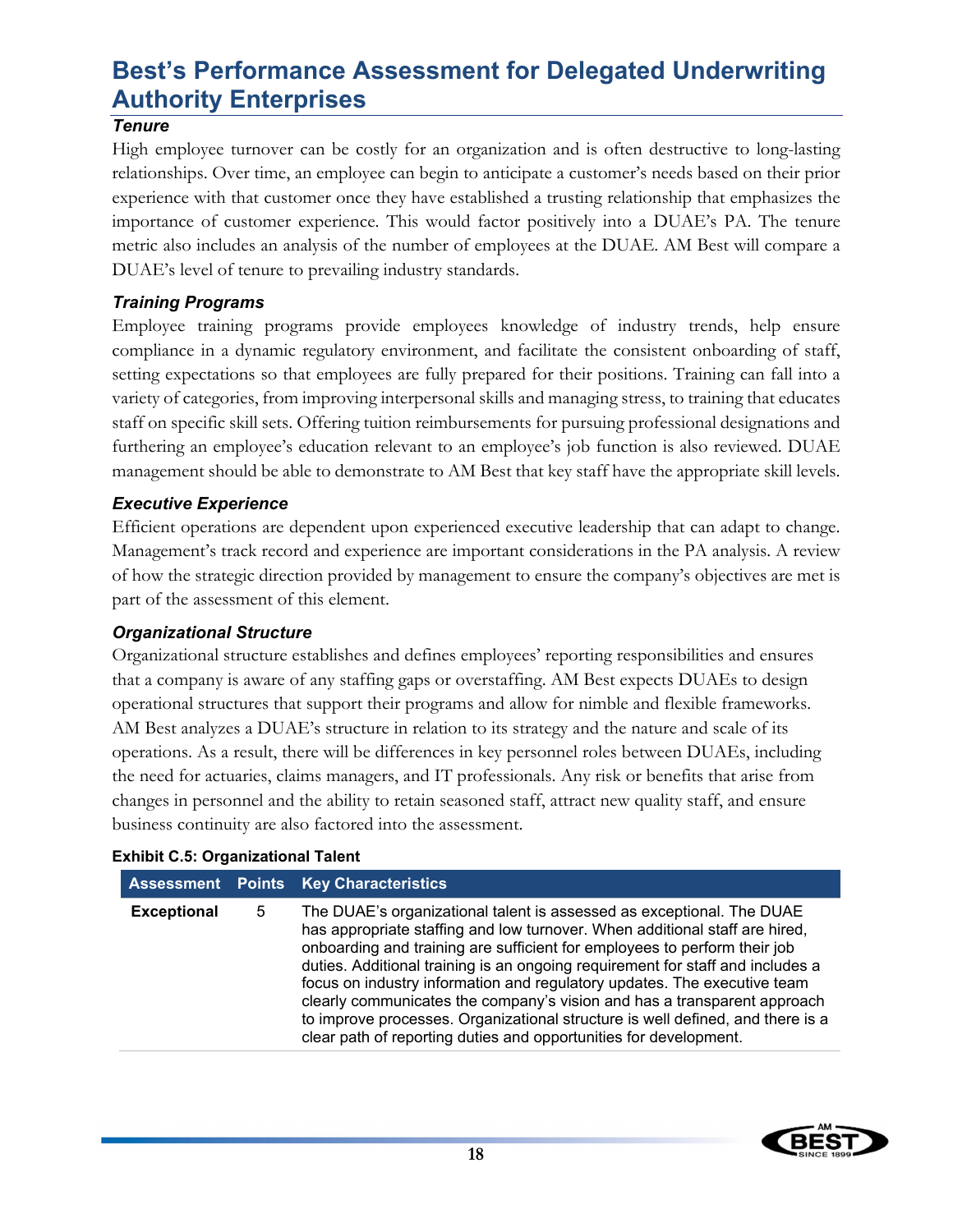| <b>Excellent</b> | 4  | The DUAE's organizational talent is assessed as excellent. The DUAE has<br>appropriate staffing. Training is required and tracked once a year for<br>important industry and regulatory updates. The executive team has high<br>levels of experience. Organizational structure is well defined, and there is a<br>clear path of reporting duties and opportunities for development.                                                            |
|------------------|----|-----------------------------------------------------------------------------------------------------------------------------------------------------------------------------------------------------------------------------------------------------------------------------------------------------------------------------------------------------------------------------------------------------------------------------------------------|
| <b>Strong</b>    | 3  | The DUAE's organizational talent is assessed as strong. Turnover for key<br>staff is moderate. Training is not required or tracked but is available. The<br>executive team has adequate experience. The organizational structure is<br>clear.                                                                                                                                                                                                 |
| Fair             | 2  | The DUAE's organizational talent is assessed as fair. Turnover of key staff is<br>moderate to high; turnover levels overall are moderate. The DUAE<br>recognizes that it needs a training program and has a plan to implement one.<br>There are gaps in certain areas but there is a plan to hire additional<br>personnel. The organizational structure is unclear. Executive experience is<br>fair, yet recognizes the need for improvement. |
| Weak             | 1. | The DUAE's organizational talent is assessed as weak. Turnover at all levels<br>is high and the DUAE lacks executive direction. There is little organizational<br>structure and reporting lines are unclear. Executives are inexperienced or<br>lack clear direction for the organization. There are no training programs.                                                                                                                    |
|                  |    |                                                                                                                                                                                                                                                                                                                                                                                                                                               |

*The key characteristics described for each assessment are ideal scenarios and are not intended to be prescriptive.* 

#### **Depth and Breadth of Relationships**

#### *Number of Programs and Markets*

AM Best measures the number of programs a DUAE offers. A well-rounded portfolio of programs in a DUAE's area of expertise spreads the risk and helps ensure that the DUAE can survive well into the future, such as in the case of the termination of key partner(s). The number of markets/insurers a DUAE represents is a key part of the review, which also looks at how quickly a key relationship can be replaced if one is terminated. However, AM Best acknowledges that, in some cases, a DUAE's value may be derived more from its niche expertise or access to business rather than the level of program diversification.

### *Consistency of Relationships*

The ability to maintain consistency in its relationships with partners will likely contribute to the DUAE's overall success because effective communication and interaction with key stakeholders adds value to operations and promotes longevity. AM Best reviews a DUAE's historical relationships during its existence and will consider the tenure and growth of those relationships in its evaluation of this element.

#### *Geographic Reach*

The geographic locations of the programs offered indicates if a DUAE has a concentrated risk pool or if its portfolio is diversified and can maintain continuity in the event of an unexpected disaster in one area. AM Best acknowledges however, that DUAEs that specialize as niche market players may have inherent strengths. Additionally, awareness of the different regulatory governance in each geographic region in which a DUAE writes business is important. AM Best focuses on the main characteristics of a DUAE's programs and on the isuues that make it more or less risky, taking into account any diversification benefits.

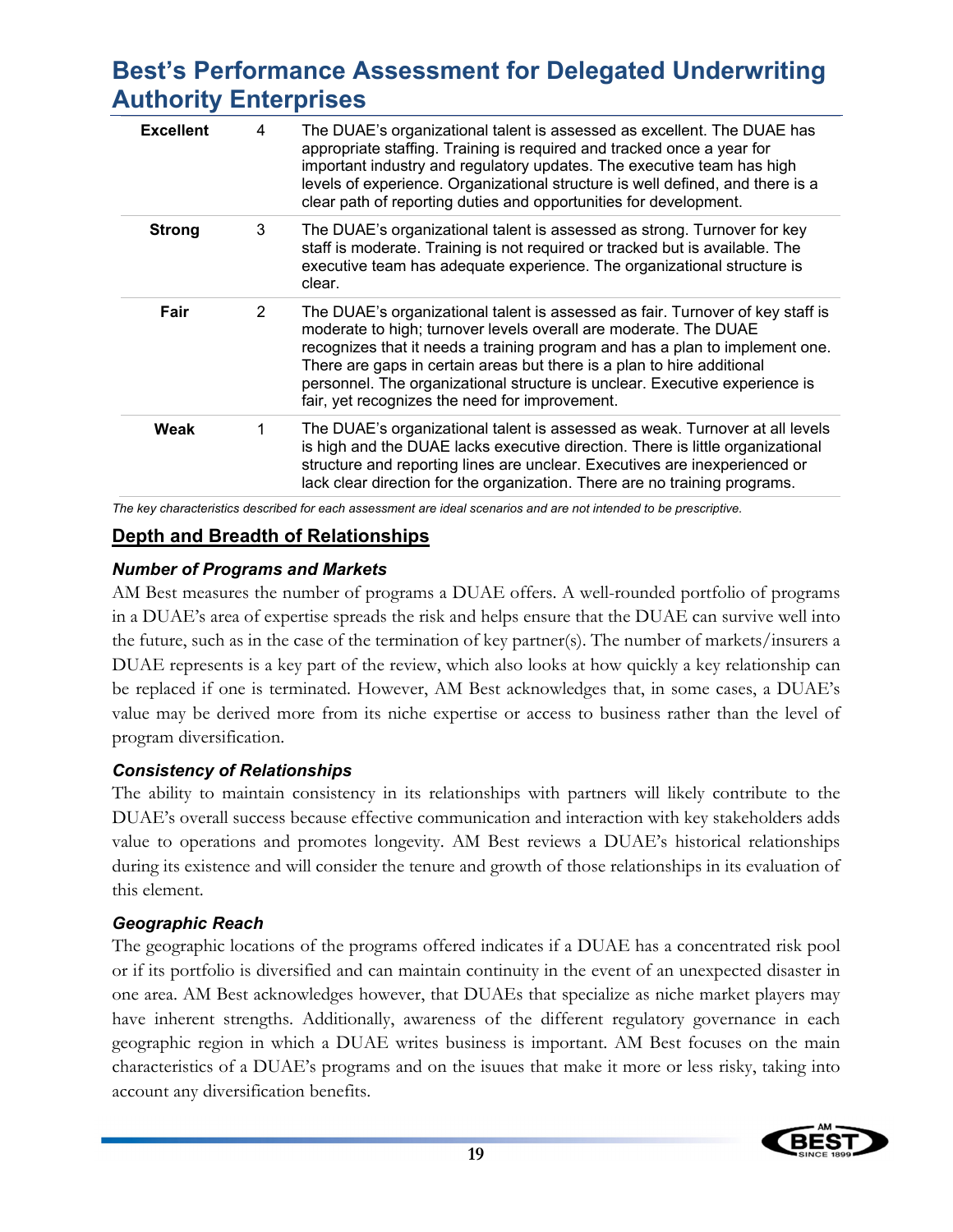### *Retention of Clients*

A DUAE's renewal percentage indicates how successful the DUAE is at retaining its business. Satisfied customers will continue to renew their policies; a high renewal percentage for a wellperforming program indicates strong underwriting practices. AM Best expects to review the DUAE's history of non-renewals and to understand the reasons for the turnover of business.

| <b>Assessment</b>                                                                                                                                                                                                                                                                                                                          | <b>Points</b> | <b>Key Characteristics</b>                                                                                                                                                                                                                                                                                                                                                                                                                    |
|--------------------------------------------------------------------------------------------------------------------------------------------------------------------------------------------------------------------------------------------------------------------------------------------------------------------------------------------|---------------|-----------------------------------------------------------------------------------------------------------------------------------------------------------------------------------------------------------------------------------------------------------------------------------------------------------------------------------------------------------------------------------------------------------------------------------------------|
| <b>Exceptional</b><br>5<br>relationships.                                                                                                                                                                                                                                                                                                  |               | The DUAE's depth and breadth of relationships are assessed as<br>exceptional. The DUAE has many programs available in all areas of its<br>domiciled country or internationally or have highly specialized access to<br>niche business. It retains a high percentage of clients and has shown<br>continued growth. It successfully launches new programs regularly and is<br>innovative in its approaches. It has consistent and long-standing |
| <b>Excellent</b><br>The DUAE's depth and breadth of relationships are assessed as excellent.<br>4<br>The DUAE has a profitable book of business spread among many programs<br>with experienced partners. Its client retention rate is high and it has a plan<br>for growing its programs. It has stable relationships with some longevity. |               |                                                                                                                                                                                                                                                                                                                                                                                                                                               |
| 3<br><b>Strong</b><br>growth rates are stable. It has stable relationships.<br>Fair<br>$\overline{2}$<br>Weak<br>1                                                                                                                                                                                                                         |               | The DUAE's depth and breadth of relationships are assessed as strong. The<br>DUAE has an appropriately diverse number of programs in a variety of<br>geographic regions or access to select business. Its client retention rate and                                                                                                                                                                                                           |
|                                                                                                                                                                                                                                                                                                                                            |               | The DUAE's depth and breadth of relationships are assessed as fair. The<br>DUAE has adequate relationships with insurers and an adequate number of<br>programs but would find it difficult to replace contracts if terminated. Its client<br>retention rates are adequate and its relationships are somewhat consistent.                                                                                                                      |
|                                                                                                                                                                                                                                                                                                                                            |               | The DUAE's depth and breadth of relationships are assessed as weak. The<br>DUAE has weak relationships with insurers and a low client retention rate. It<br>sources low volumes of business or offers a low number of programs,<br>concentrated geographic reach, or lacks expertise. It is characterized by high<br>client volatility, with an inability to maintain relationships.                                                          |

|  |  |  | <b>Exhibit C.6: Depth and Breadth of Relationships</b> |  |
|--|--|--|--------------------------------------------------------|--|
|  |  |  |                                                        |  |

*The key characteristics described for each assessment are ideal scenarios and are not intended to be prescriptive.* 

### **Developing the Performance Assessment**

The assignment of a PA for a DUAE follows the summation of the sub-assessments for each component.

**Exhibit D.1** below provides a detailed example of how the PA is developed.

#### **Exhibit D.1: PA Example**

DUAE XYZ is a mid-sized underwriting enterprise licensed as an MGA and located in the United States. It writes program-based commercial insurance with multiple insurers. Its financials show that it has had positive net worth for two years. The DUAE does not participate in risk-sharing with insurers and has the appropriate surety bonds, as required by the National Association of Insurance Commissioners (NAIC).

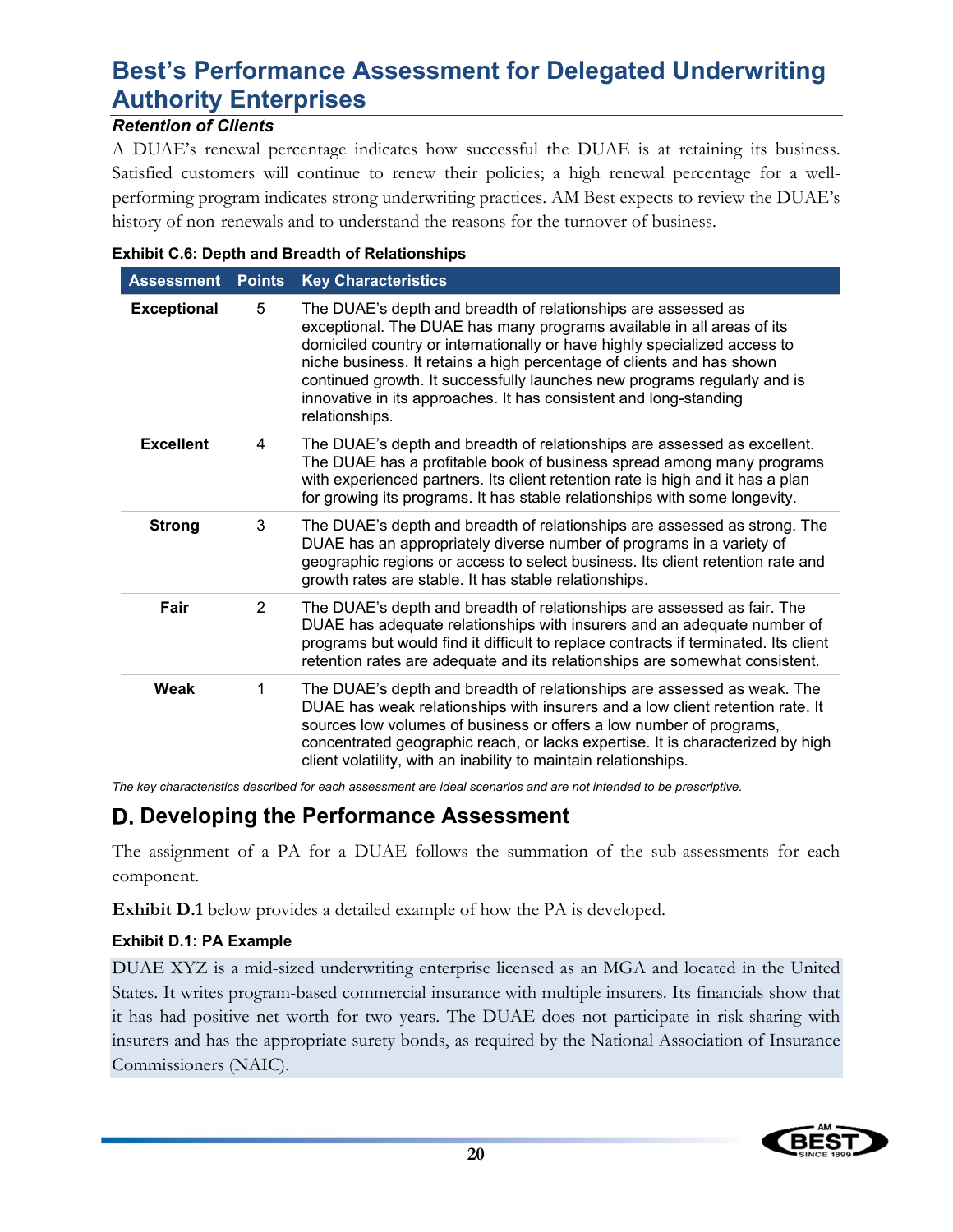The underwriting practices of DUAE XYZ are strong in some areas and lacking in others. Three of its five programs perform well. Two programs have been formed within the past two years and have not been profitable. The binding contracts between DUAE XYZ and its insurer partners have no preset limitations on exceptions but do not generally allow exceptions to the DUAE's underwriting practices, which creates confusion among its underwriting staff.

DUAE XYZ's policies and procedures are available on the company's intranet, but there is no process to update or review them. It has a plan to roll out a disaster recovery plan. For processing complaints, it has an e-mail inbox that is checked daily. On average, it receives one or two complaints a week. The DUAE's broker contracts are compliant with regulatory requirements for MGA/broker contracts, and the DUAE uses standardized contracts for each relationship. It does not have the ability to have the contracts signed electronically, so all contracts are either signed and scanned, faxed, mailed or emailed. Its systems are separate from those of its carrier partners, although it has a plan in place to integrate them in the future.

DUAE XYZ does conduct internal audits yearly. All underwriting staff have CPCU designations and are required to enroll in continuing education courses yearly.

Executive leadership of DUAE XYZ has appropriate experience and actively recruits new talent. The training program is extensive and it develops new content every year to stay up to date with industry changes. The executive staff founded DUAE XYZ seven years ago. Most of its staff has stayed and grown with the company.

DUAE XYZ recognizes that it does not use technology to its full ability and has a project under way to onboard insurtech vendors and complete a cost analysis to determine how much value the partnership will add to its underwriting practices. For claims handling, it partners with an underperforming third party administrator that has continually set inadequate reserves for outstanding claims, but it does not have an exit strategy in place.

It writes five different types of programs that are available in coastal states across the country. The renewal percentage is 90% for its three well-established programs, and 44.7% for its two new programs.

DUAE XYZ's strategy is unlikely to change and the expectation is that the company will continue in a similar manner over the next few years with occasional introductions of new programs, supporting a Stable outlook.

| <b>Underwriting Capabilities</b>   | $\sigma$ | Strong |                       |
|------------------------------------|----------|--------|-----------------------|
| Governance and Internal Controls   | 4        | Fair   | $PA-4$<br>Fair        |
| Financial Condition                | 4        | Fair   | <b>Outlook Stable</b> |
| Organizational Talent              | 3        | Strong |                       |
| Depth and Breadth of Relationships |          | Weak   |                       |
| PERFORMANCE ASSESSMENT             | 18       |        |                       |

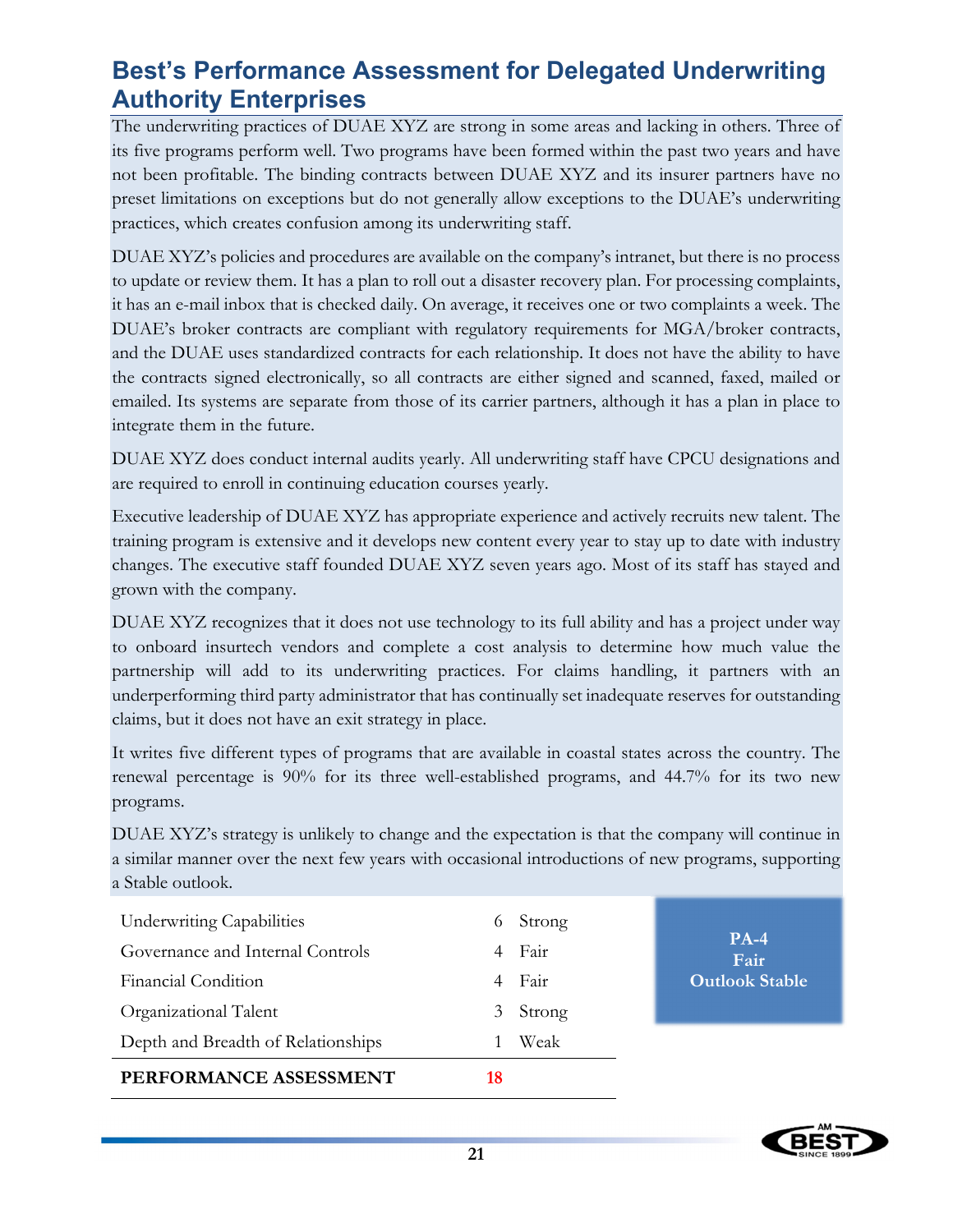The PA measures the DUAE's relative ability to perform services on behalf of its insurance partners. Minimum and maximum point eligibility are established in **Section C**. **Key Assessment Factors**. If there is significant weakness in a particular component, particularly in the weighted categories of Underwriting Capabilities, Governance and Internal Controls, and Financial Condition, the overall PA is likely to be lower. The sum of the points received for each of the components is translated into a PA ranging from PA-1 Exceptional to PA- 5 Weak.

#### **Best's Performance Assessment Scale**

| <b>Assessment</b><br><b>Categories</b> | <b>Assessment</b><br><b>Symbols</b> | <b>Assessment</b><br><b>Ranges</b> | <b>Key Characteristics</b>                                                                                                                                                                                                                                                                                                                                                                                                                                                                                                                                                                                                                                                                                                                                                                                                                    |
|----------------------------------------|-------------------------------------|------------------------------------|-----------------------------------------------------------------------------------------------------------------------------------------------------------------------------------------------------------------------------------------------------------------------------------------------------------------------------------------------------------------------------------------------------------------------------------------------------------------------------------------------------------------------------------------------------------------------------------------------------------------------------------------------------------------------------------------------------------------------------------------------------------------------------------------------------------------------------------------------|
| <b>Exceptional</b>                     | <b>PA-1</b>                         | 34-40                              | The DUAE's relative ability to perform services on behalf<br>of its insurance partners is exceptional. It has a diverse or<br>niche profitable book of business. It is staffed with expert<br>underwriters that use technology in every aspect of their<br>business. Exceptional governance and internal controls<br>enable the DUAE to effectively manage risks, which<br>translates into superior and improved profitability.<br>Financial performance indicators are exceptional and<br>sustainable, with a clear path towards continued growth. It<br>partners with a broad range of strong, high profile insurers<br>and its relationships with outside parties are stable and<br>long-term. Internal controls are regularly updated and<br>enforced through periodic reviews of policies and<br>procedures and risk management reviews. |
| <b>Excellent</b>                       | $PA-2$                              | 27-33                              | The DUAE's relative ability to perform services on behalf<br>of its insurance partners is excellent. The DUAE has a<br>profitable book of diversified or niche business spread<br>among many programs, with experienced underwriters<br>who use technology in most of their processes. Excellent<br>governance and internal controls enable them to<br>appropriately manage risk and continuously generate<br>profit. Its financial performance indicators are excellent<br>and the DUAE benefits from stable, long-term<br>partnerships with financially strong insurers.                                                                                                                                                                                                                                                                    |
| <b>Strong</b>                          | $PA-3$                              | $20 - 26$                          | The DUAE's relative ability to perform services on behalf<br>of its insurance partners is strong. It has a diverse<br>portfolio and appropriate underwriting expertise. It also<br>has a clear plan in place to implement technology into its<br>processes or integrate shared systems with carrier<br>partners. Financial performance indicators are stable and<br>sustainable. Programs perform well and have been<br>profitable for a number of years, with financially secure<br>insurance partnerships. Governance and internal controls<br>and risk-management processes are appropriate for the<br>DUAE's size.                                                                                                                                                                                                                        |

### **Exhibit E.1: Best's PA Scale**

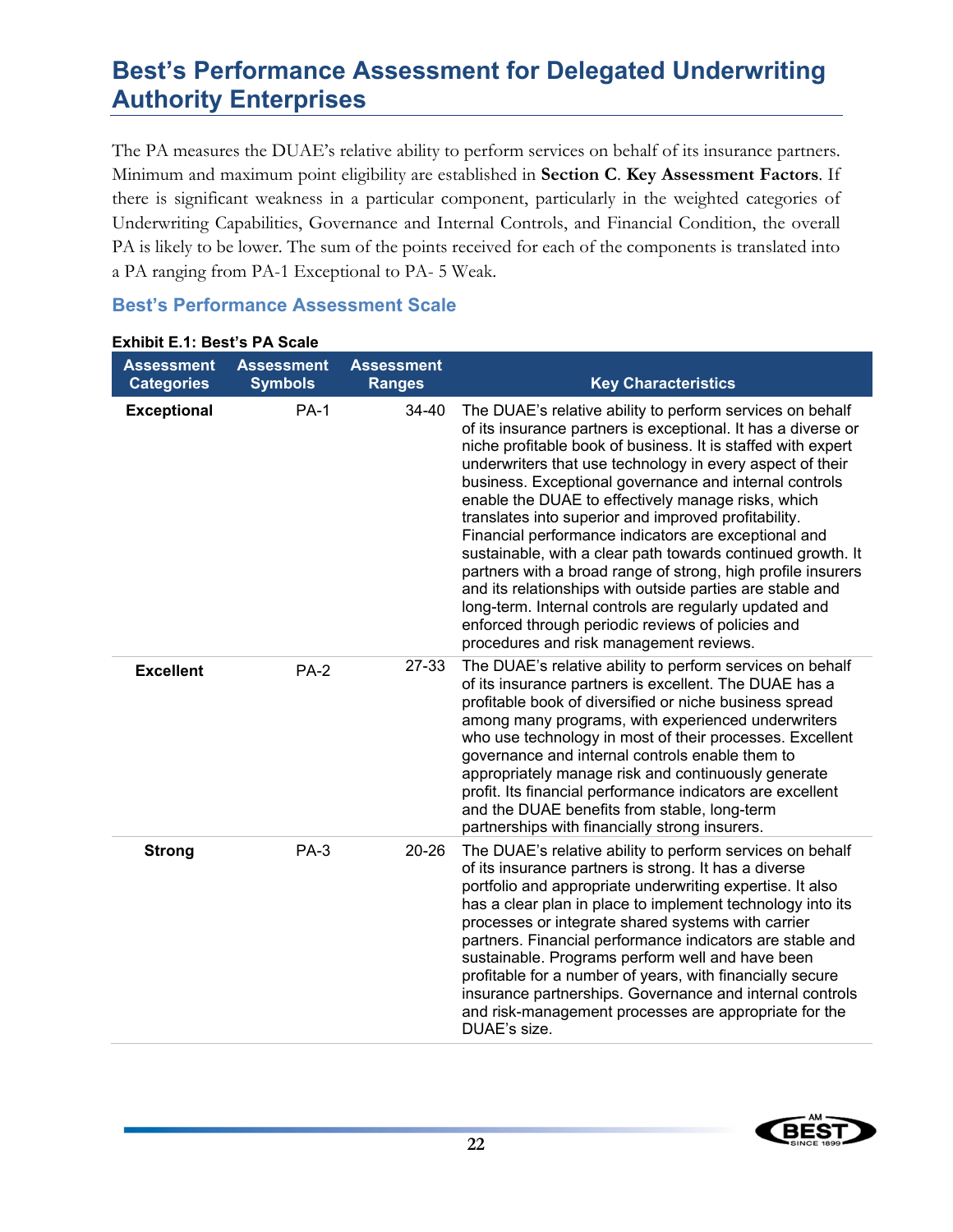| Fair | <b>PA-4</b> | 13-19      | The DUAE's relative ability to perform services on behalf<br>of its insurance partners is fair. It has some niche or<br>diversified risk, and underwriting expertise is adequate.<br>Financial guarantees mitigate the risk posed by<br>partnerships with financially insecure insurers. Financial<br>performance indicators seem adequate. The DUAE<br>recognizes the importance of technology and system<br>integration with carrier partners but does not consistently<br>apply these principles throughout the organization.<br>Governance and internal controls are present but are<br>ineffective or may lack proper coverage for the DUAE's<br>size. |
|------|-------------|------------|-------------------------------------------------------------------------------------------------------------------------------------------------------------------------------------------------------------------------------------------------------------------------------------------------------------------------------------------------------------------------------------------------------------------------------------------------------------------------------------------------------------------------------------------------------------------------------------------------------------------------------------------------------------|
| Weak | <b>PA-5</b> | Up to $12$ | The DUAE's relative ability to perform services on behalf<br>of its insurance partners is weak. Underwriting expertise is<br>less than adequate and risk concentration or lack of<br>specialization is present. The DUAE's financial<br>performance indicators are either weak, unavailable, or<br>inadequate. Insurance partners are financially insecure, or<br>lack financial guarantees. The company relies on manual<br>processes, with little to no investment in technology or<br>system integration with carrier partners. Governance and<br>internal controls are deficient.                                                                       |

*The key characteristics described for each Assessment Category are ideal scenarios and are not intended to be prescriptive.* 

### **E. Analyzing New DUAE Formations**

New companies are formed for many different purposes, using a variety of business models. For example, an insurtech that wants to increase its profitability may change its business model to that of a DUAE. In other cases, a new company may be a more traditional start-up venture lacking a financial performance history. Due to this, it is likely that AM Best would assess startup DUAEs more conservatively and their PAs will generally be lower.

A new or startup DUAE's strategy to begin operations is important for both its launch and continued success. AM Best recognizes that assigning a PA to a new or startup DUAE requires a flexible approach, because the historical information needed to assess a DUAE's ability to perform services to insurance partners may not be available.

### **Requirements for a Newly Formed DUAE**

For AM Best to proceed with an initial PA for a DUAE that has been in existence or has qualified as a DUAE for less than two fiscal years, a DUAE must have the following:

- A clearly defined two-year business plan that outlines its partnership criteria to ensure that it will generate profit, along with a thorough description of products offered, pricing standards, and marketing strategy
- Financial statements or reports certified by an officer of the DUAE for any completed fiscal years
- Interim financial statements or reports for the latest year of operation

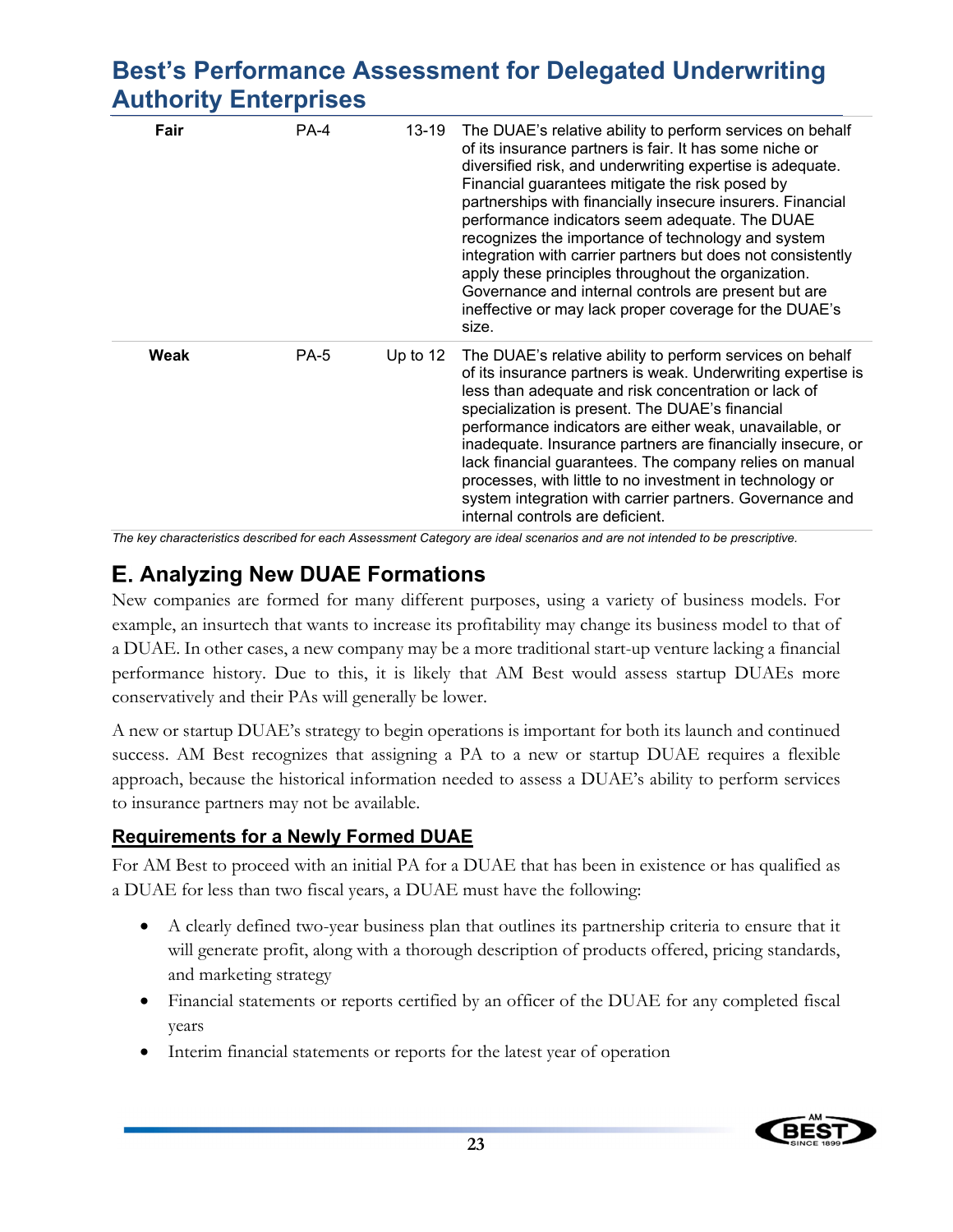- Experienced management and the appropriate staff and operational infrastructure (or that are adequately addressed in a detailed implementation plan, which may include use of third party servicers) to support initial activities and meet regulatory requirements
- Management, board members, strategic investors, investment bankers, actuaries or other advisers available for discussions with AM Best, to provide comprehensive disclosure of requested information
- A follow-up process to assess the effectiveness of the initial business plan and to monitor the company's strategic and financial development
- Senior management and underwriters' track record